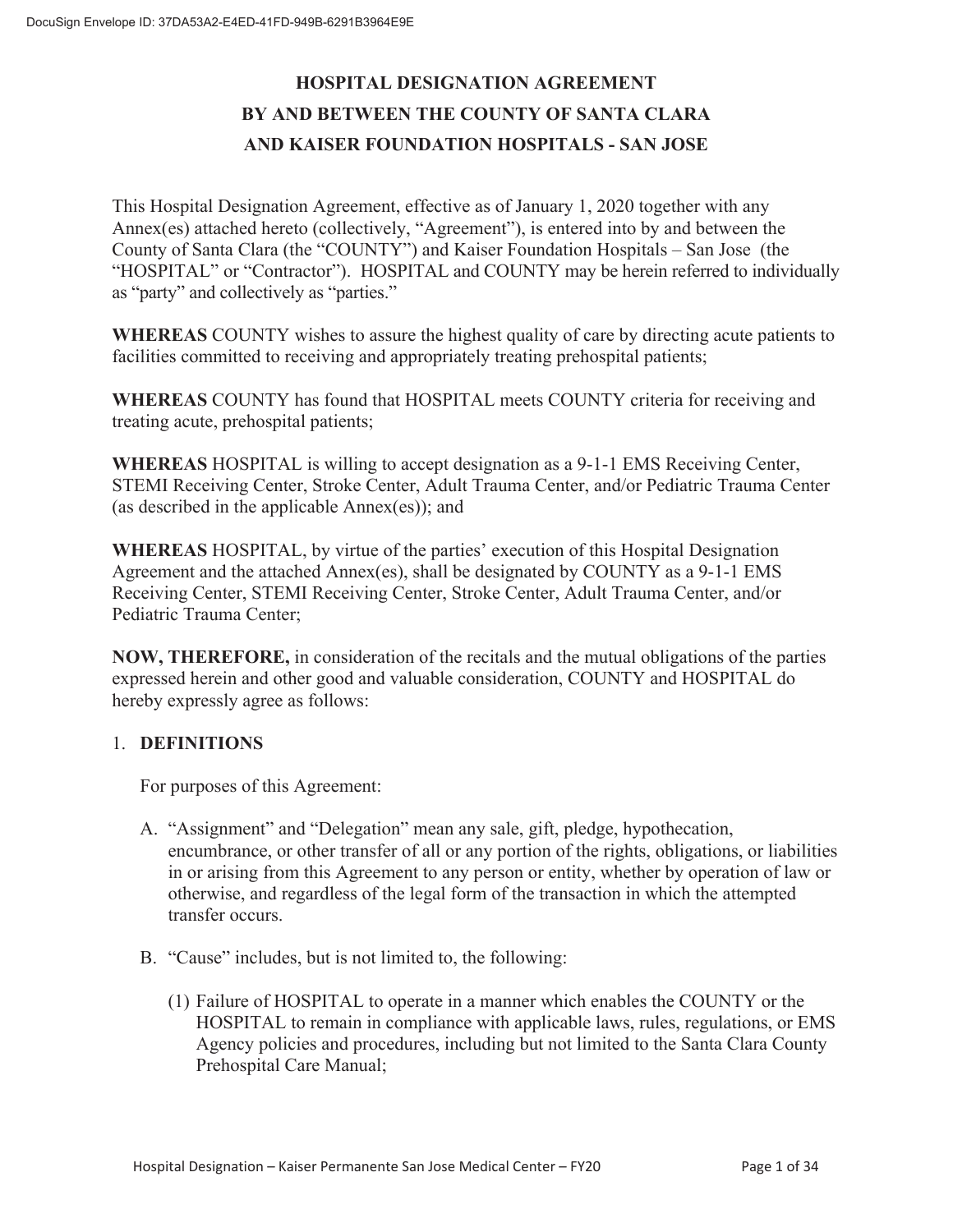- (2) Failure of HOSPITAL to provide timely physician coverage for patients transported to HOSPITAL pursuant to this Agreement, causing unnecessary risk of mortality or morbidity, as reasonably determined by COUNTY;
- (3) Any failure of performance, clinical or other, required in accordance with the Agreement and which is determined by the EMS Agency's Medical Director to constitute an endangerment to public health and safety.
- (4) Falsification of information or data supplied by HOSPITAL to COUNTY;
- (5) Acceptance by the HOSPITAL or HOSPITAL'S employees of any bribe, kickback or consideration of any kind in exchange for any consideration whatsoever, when such consideration or action on the part of the HOSPITAL or HOSPITAL'S employees is a violation of federal, state or local law.
- (6) Failure by HOSPITAL to strictly observe any provision in this Agreement;
- (7) Failure by HOSPITAL to remedy recurring malfunction, staff shortages, response delays, facility problems leading to diversion of ambulances or excessive ambulance patient offload times; and
- (8) The HOSPITAL is adjudged to be bankrupt or has a general assignment for the benefit of its creditors, or a receiver is appointed on account of HOSPITAL's insolvency.
- C. "EMS Agency" means the COUNTY's Emergency Medical Services Agency.
- D. "EMS System" means the emergency medical services system operated by the EMS Agency to provide personnel, facilities, and equipment for the effective and coordinated delivery of medical care services under emergency conditions in the COUNTY.

# 2. **TERM**

This Hospital Designation Agreement shall be valid for a period of five years, beginning on January 1, 2020 and continuing until December 31, 2024, unless earlier terminated pursuant to this Hospital Designation Agreement. Any Annex entered into pursuant to this Hospital Designation Agreement shall be valid from the effective date specified in the Annex until the earliest of (1) expiration of this Hospital Designation Agreement, (2) termination of this Hospital Designation Agreement, or (3) termination of the Annex.

# 3. **DESIGNATION FEES**

A. Amount of Fee(s)

In exchange for designation as a 9-1-1 EMS Receiving Center, STEMI Receiving Center, Stroke Center, Adult Trauma Center, and/or Pediatric Trauma Center, HOSPITAL shall pay COUNTY in accordance with the COUNTY Board of Supervisors' approved fee schedule, as may be amended by the COUNTY from time to time, together with any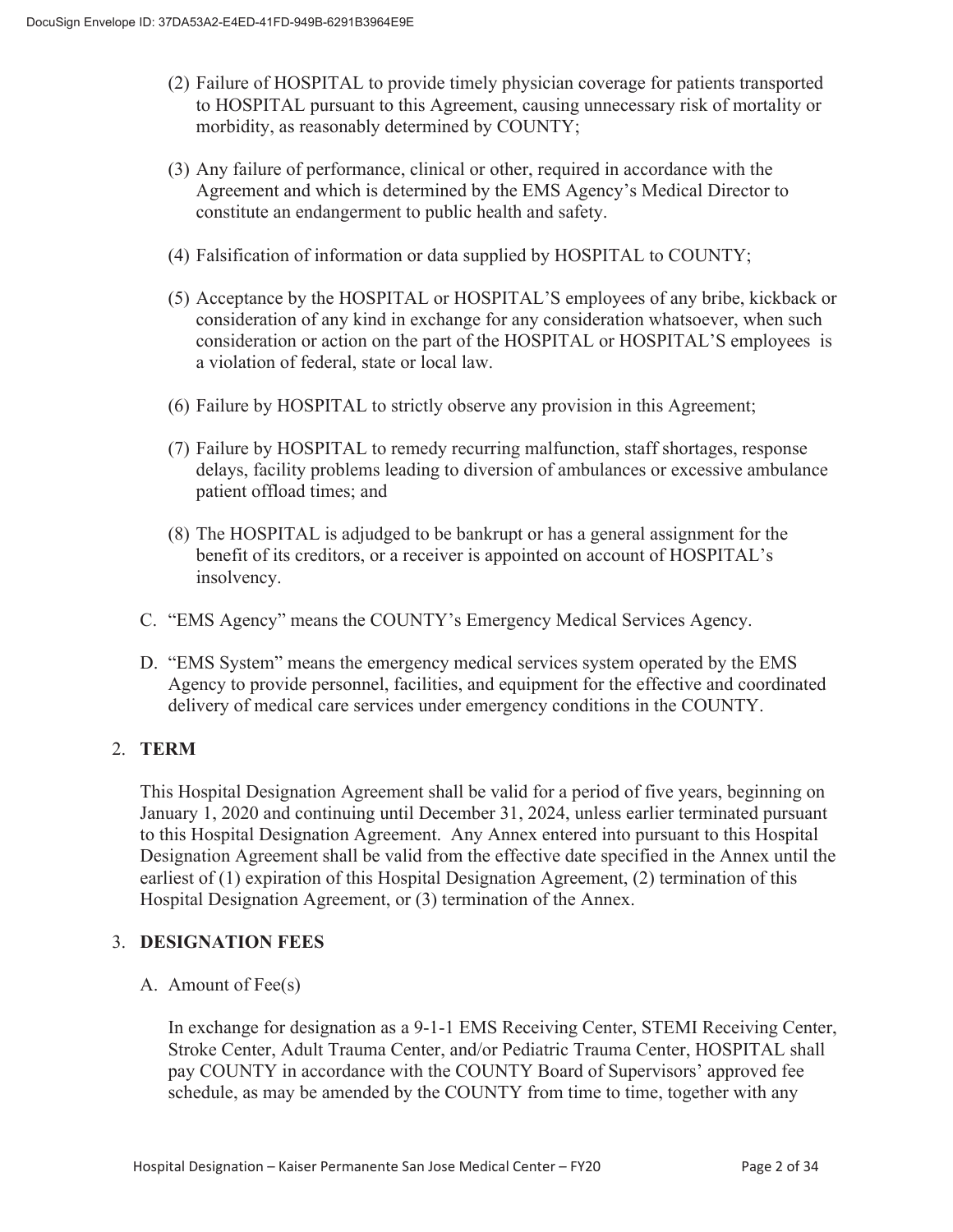fee(s) identified in the attached Annex(es). The fee(s) shall be used to pay the cost to the EMS Agency of administering and evaluating the 9-1-1 EMS Receiving Center system, STEMI Receiving Center system, Stroke Center system, and/or Trauma Center system, as applicable.

B. Payment of Fee(s)

Fee(s) shall be paid in full within thirty (30) calendar days of receipt of an invoice from the COUNTY.

# 4. **DISCLAIMER**

HOSPITAL acknowledges that COUNTY makes no representation, and does not guarantee that any patients will be delivered, directed, or diverted to HOSPITAL for care pursuant to this Agreement and cannot assure that a minimum number of patients will be delivered to HOSPITAL during the term of this Agreement.

# 5. **OBLIGATIONS OF HOSPITAL**

- A. HOSPITAL shall comply with all HOSPITAL obligations set forth in the attached Annex(es).
- B. HOSPITAL shall comply with all standards criteria identified within this Agreement, as well as all applicable EMS Agency policies and procedures communicated prospectively by County to HOSPITAL, as amended from time to time, including but not limited to the Santa Clara County Prehospital Care Policy Manual.
- C. Any transfer of a patient must be in accordance with the Emergency Medical Treatment and Active Labor Act (42 U.S.C § 1395dd), the regulations promulgated thereunder, and applicable EMS Agency policies and procedures, including but not limited to the Santa Clara County Prehospital Care Policy Manual, as amended from time to time.
- D. HOSPITAL shall maintain an adequate number of physicians, surgeons, nurses, and other medical staff possessing that degree of learning and skill ordinarily possessed by medical personnel practicing in the same or similar circumstances.
- E. HOSPITAL shall provide, at HOSPITAL's sole expense, all persons, employees, supplies, equipment, and facilities needed to perform the services required under this Agreement. All such services will be performed by HOSPITAL, or under HOSPITAL's supervision by persons authorized by HOSPITAL to perform such services.
- F. HOSPITAL shall immediately notify the EMS Agency of any circumstances that will prevent HOSPITAL from providing the services described in this Agreement.
- G. HOSPITAL shall comply with any EMS Agency plan of correction, regarding any identified failure to meet any standards identified in this Agreement, within the timeframes established by the EMS Agency.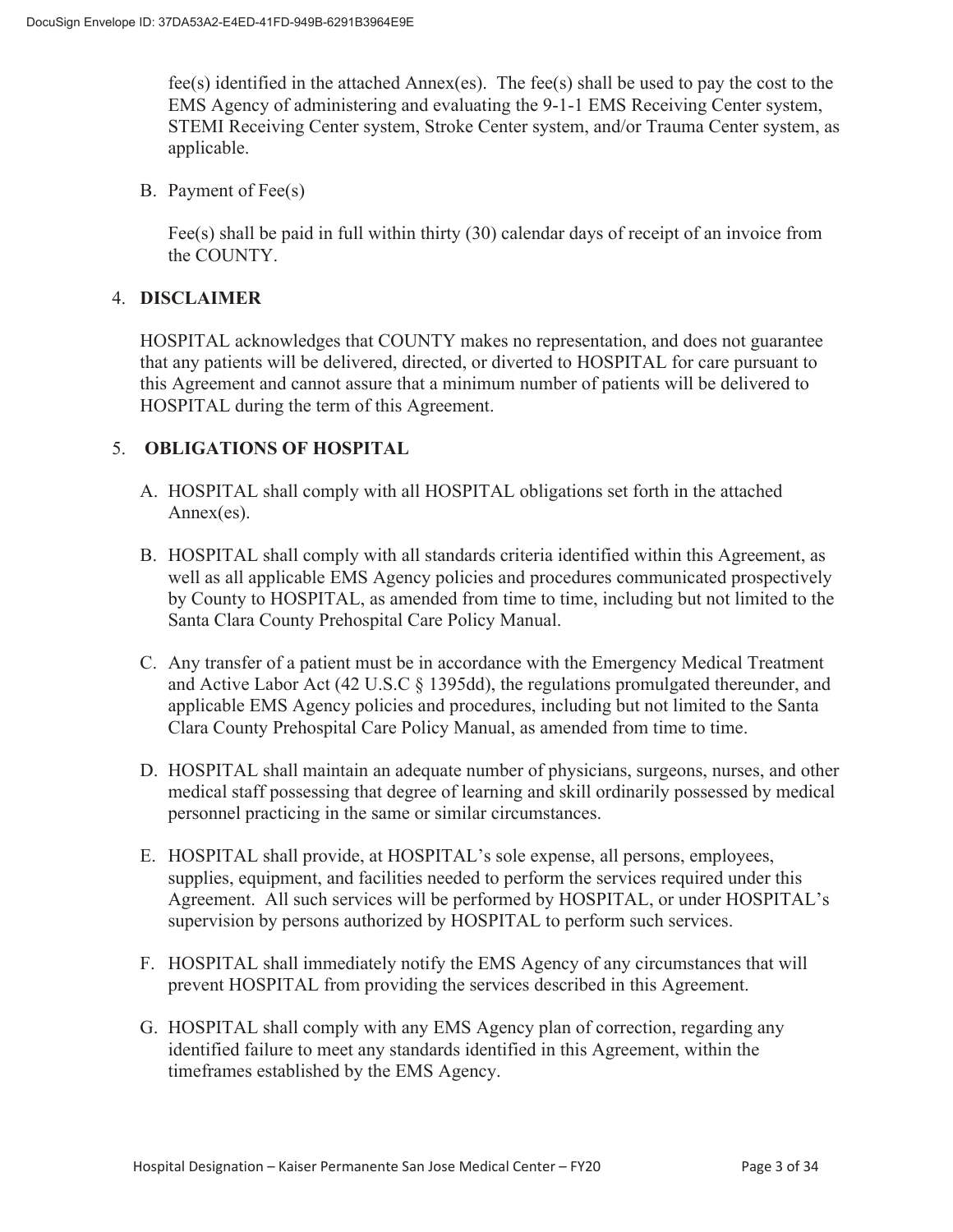H. Required Designation as a 9-1-1 EMS Receiving Center

As a condition of obtaining and maintaining designation as a STEMI Receiving Center, Stroke Center, Adult Trauma Center, or Pediatric Trauma Center, HOSPITAL shall obtain and maintain designation as a 9-1-1 EMS Receiving Center.

- I. Licensing and Accreditation
	- (1) HOSPITAL shall possess a current California Department of Public Health license for basic or comprehensive emergency service.
	- (2) HOSPITAL shall maintain accreditation by the Joint Commission.
	- (3) HOSPITAL shall notify COUNTY within 24 hours any time that HOSPITAL becomes aware that HOSPITAL is not in material compliance with any applicable federal, state, or local laws, rules, regulations, policies or procedures required for performance of services under this Agreement. Such notice shall indicate the  $r$ eason(s), date(s), and time(s) for non-compliance and corrective actions that are being taken to resolve the violation. The COUNTY shall determine, in its sole and absolute discretion, whether the HOSPITAL may continue to receive patients pursuant to this Agreement during the period that corrective actions are underway.
- J. Compliance With All Laws and Regulations

HOSPITAL shall comply with all laws, codes, regulations, rules and orders applicable to its performance under this Agreement, including but not limited to applicable EMS Agency policies and procedures communicated prospectively by County to HOSPITAL, such as the Santa Clara County Prehospital Care Policy Manual, as amended from time to time.

- K. Data Collection/Records
	- (1) HOSPITAL shall maintain patient care, revenue, and expenditure data during the term of this Agreement and for a period of seven (7) years from the termination of this Agreement or until all claims, if any, have been resolved, whichever period is longer, or longer of otherwise required under other provisions of this Agreement. Such records shall be maintained in such a fashion as to be able to separately identify patients served pursuant to each Annex to this Agreement.
	- (2) Consistent with applicable law and HOSPITAL policy, HOSPITAL shall participate in an electronic data exchange with the EMS Agency. This data shall consist of pre-hospital patient care data coming into the hospital's electronic health record (EHR) system, as well as patient outcome data and billing data being sent back to the EMS Agency's electronic patient care record (ePCR) solution.
	- (3) Consistent with applicable law and HOSPITAL policy, HOSPITAL shall provide patient outcome data to the EMS Agency through a Hospital Information Exchange (HIE) solution if the EMS Agency adopts and implements such a solution.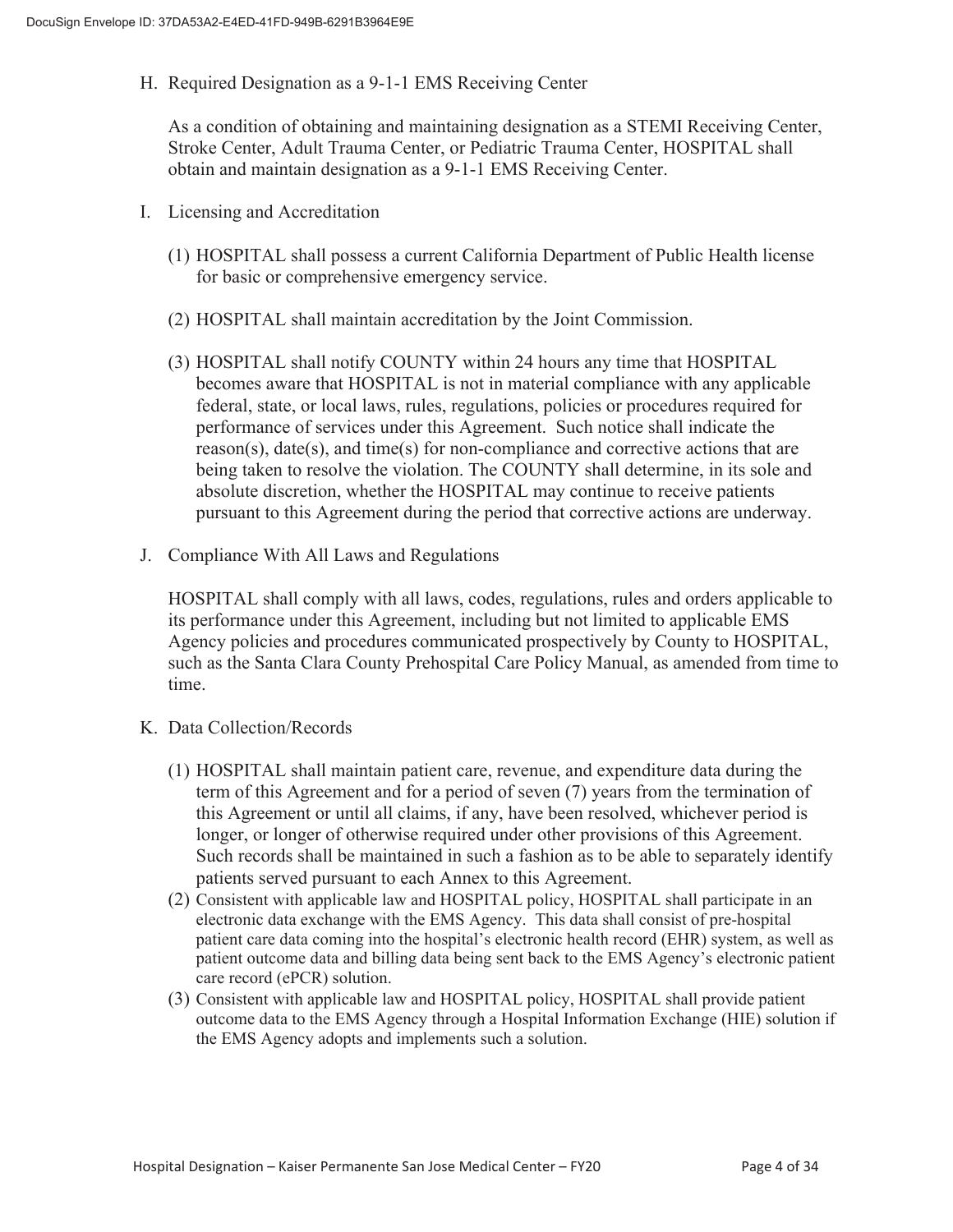- (4) HOSPITAL shall provide insurance/billing information on 9-1-1 EMS patients transported to the HOSPITAL, to the ambulance company that transported the patient to the facility at time of transport, if possible.
- (5) Consistent with applicable law and HOSPITAL policy, HOSPITAL shall participate in data collection and evaluation studies conducted by the EMS Agency, including but not limited to clinical outcomes, upon request from the EMS Agency.
- (6) HOSPITAL shall submit reports that are required by law or mutually agreed-upon to EMS Agency quarterly or as requested.
- (7) Specific to non-trauma center hospitals: If HOSPITAL is not designated by COUNTY as a Pediatric Trauma Center or Adult Trauma Center, HOSPITAL shall submit specific quarterly outcome data that are required by law or mutually agreedupon for all patients who are transported by ambulance to the HOSPITAL and then admitted to the HOSPITAL with an ICD-9 (or subsequent ICD-10) injury code between 800-959.9 if they meet COUNTY's prehospital major trauma criteria. It is preferable for a non-trauma center hospital to transfer patients who meet major trauma criteria to a Pediatric Trauma Center or Adult Trauma Center, as applicable. If a non-trauma center hospital receives and admits patients who meet COUNTY's prehospital major trauma criteria, the EMS Agency may require the hospital to submit additional outcome information that is required by law or mutually agreed-upon. This information may include but is not limited to: nature and extent of injuries, diagnostic tests performed, treatment, surgical procedures, unplanned readmissions, complications, ED and hospital disposition data, mortality rates and length of stay. These reports shall be incorporated into the Santa Clara County Trauma Registry.

# 6. **OBLIGATIONS OF COUNTY**

- A. COUNTY shall comply with all COUNTY obligations set forth in the attached Annex(es).
- B. COUNTY shall provide or cause to be provided to HOSPITAL system data related to prehospital care that COUNTY determines shall contribute to continuous quality improvement, provided, however, that this subsection shall not confer any right to HOSPITAL to receive or demand system data from COUNTY.
- C. COUNTY shall develop and promulgate medical control policies and EMS System procedures consistent with applicable federal and state statutes and regulations, and COUNTY ordinances.
- D. COUNTY shall administer and coordinate the EMS System consistent with the Emergency Medical Services System and the Prehospital Emergency Medical Care Personnel Act, codified in California Health and Safety Code Division 2.5.
- E. COUNTY shall use its best efforts to procure funding to maintain the EMS System, including actively seeking grant funding at the federal, state, and local levels.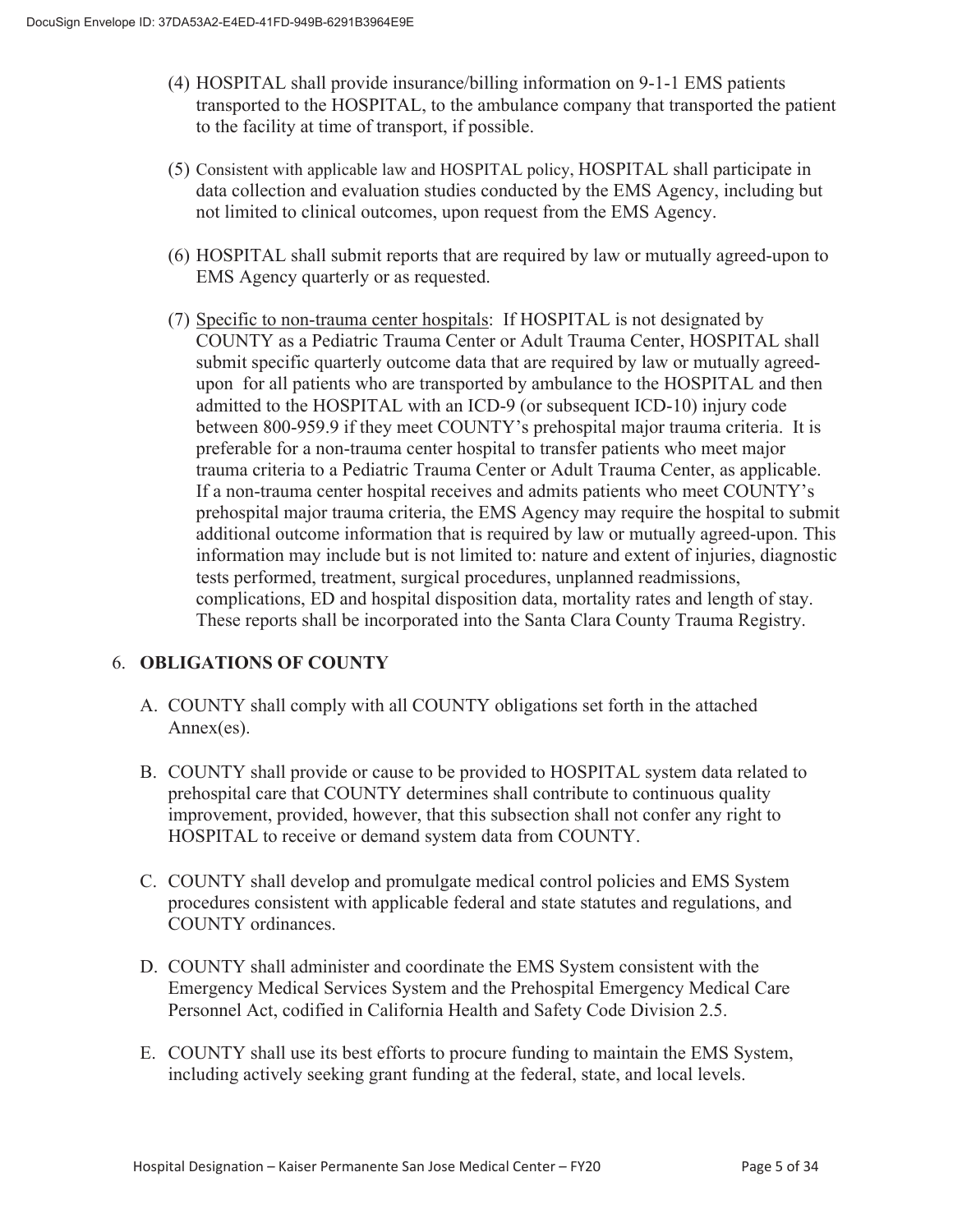- F. COUNTY shall provide HOSPITAL with standardized EMS System policies and/or protocols as contained in the Santa Clara County Prehospital Care Policy Manual, as may be amended from time to time.
- G. COUNTY shall develop and coordinate a comprehensive EMS data collection system, in consultation with various EMS System stakeholder committees and HOSPITAL, which includes required data elements, data analysis, report generation, and other details related to evaluating and ensuring the quality of the EMS System.
- H. COUNTY shall develop EMS policies and procedures, clinical protocols and other EMS plans based on the processes described in the EMS Policies and Procedures Manual, as may be revised from time to time by COUNTY. Whenever reasonably possible, COUNTY shall provide HOSPITAL with adequate time to plan, budget and train personnel affected by changes in EMS policies, procedures, clinical protocols or other EMS plans.
- I. COUNTY shall not be liable for any costs or expenses incurred by HOSPITAL to satisfy HOSPITAL's responsibilities under this Agreement, including any costs or expenses incurred by HOSPITAL for services provided to patients lacking the ability to pay for services.

# 7. **MUTUAL COOPERATION**

It is agreed that mutual non-competition among facilities that have entered into Hospital Designation Agreements with COUNTY, as well as their associated helicopter services, is vital to providing optimal medical care under the EMS System. In furtherance of such cooperation, HOSPITAL agrees to provide access to the helipad, if any, located at HOSPITAL to all helicopter services, to the extent necessary to triage and/or transport patients to HOSPITAL pursuant to this Agreement. HOSPITAL shall not charge helicopter services for such landing privileges.

# 8. **OWNERSHIP, PUBLICATION, REPRODUCTION AND USE OF MATERIALS**

HOSPITAL agrees to meet with all other facilities that have entered into agreements with COUNTY to provide the services described in the attached Annex(es) in order to establish guidelines concerning the publication and use of data relating to the system for providing those services and any other such facility. By way of example, if HOSPITAL has executed an Annex for designation as an Adult Trauma Center or Pediatric Trauma Center, HOSPITAL shall meet with all other Trauma Centers designated by the COUNTY in order to establish guidelines concerning the publication and use of data relating to the trauma system and any other Trauma Center. COUNTY shall note HOSPITAL's contribution of data to any materials, within such materials, that are published or issued as result of this Agreement. Each party shall note the other party's contribution of data to any materials, within such materials, published or issued as a result of this Agreement.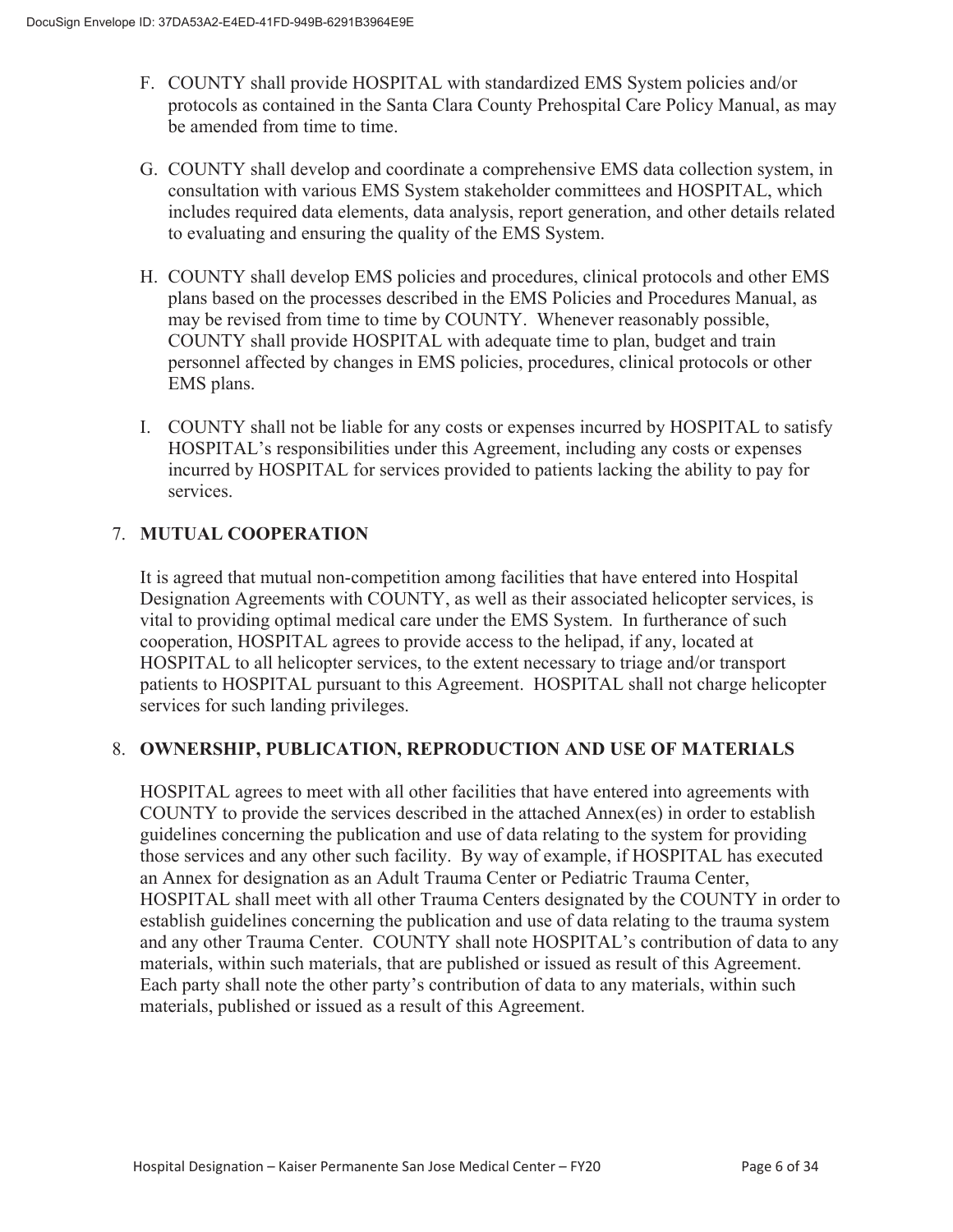# 9. **ADVERTISING, MARKETING AND INFORMATION**

Prior to publicly releasing any marketing materials primarily related to the provision of services covered under this Agreement, HOSPITAL shall provide COUNTY the opportunity to comment on and approve any such marketing materials. HOSPITAL shall not represent itself to be the EMS System, a 9-1-1 EMS Receiving Center, a Stroke Center, an Adult Trauma Center, a Pediatric Trauma Center, or a STEMI Receiving Center unless designated by the COUNTY pursuant to this Agreement.

# 10. **PERFORMANCE MONITORING**

The EMS Agency and its authorized representatives shall be entitled to monitor, assess, and evaluate HOSPITAL's performance pursuant to this Agreement. To the extent permitted by law, such monitoring, assessments, or evaluations shall include, but not be limited to, reasonable audits, inspection of premises, review of reports, review of patient records, and interviews of HOSPITAL's staff and patients. At any time during normal business hours, as often as the EMS Agency may deem necessary, and to the extent permitted by law, HOSPITAL shall make available to the EMS Agency, upon the EMS Agency's request, all of HOSPITAL's records relevant to services covered by this Agreement, except as described in Section 13 (Confidentiality).

#### 11. **DEBARMENT**

HOSPITAL certifies that (i) employees who provide services hereunder have not been convicted of a criminal offense related to health care and that they are not listed by any federal or state agency as debarred, excluded or otherwise ineligible for participation in federal or state funded health care programs; (ii) HOSPITAL has performed an appropriate screen of these employees prior to making this certification; and (iii) it shall screen all new employees who provide services under this Agreement. HOSPITAL certifies that HOSPITAL has not been convicted of a criminal offense related to health care, nor is HOSPITAL listed by any federal or state agency as debarred, excluded or otherwise ineligible for participation in federal or state funded health care programs. HOSPITAL agrees that if any of its employees providing services under this Agreement are convicted of a crime related to health care or debarred, such employees shall be removed from any responsibility or involvement in the provision of services under this Agreement once the criminal conviction or debarment is final. HOSPITAL shall notify COUNTY if it is listed by any federal or state agency as debarred, excluded or otherwise ineligible for participation in federal or state funded health care programs. HOSPITAL shall indemnify, defend and hold harmless COUNTY for any loss or damage resulting from HOSPITAL's or HOSPITAL's employees' criminal conviction, debarment or exclusion.

# 12. **CONFLICTS OF INTEREST**

HOSPITAL acknowledges that ambulances shall be directed by EMS Agency policies and procedures. Neither HOSPITAL nor COUNTY shall exert any direct or indirect influence that would cause or contribute to the diversion of an ambulance in violation of EMS Agency policies and procedures. HOSPITAL and COUNTY shall comply with all applicable federal, state, and local conflict of interest laws and regulations.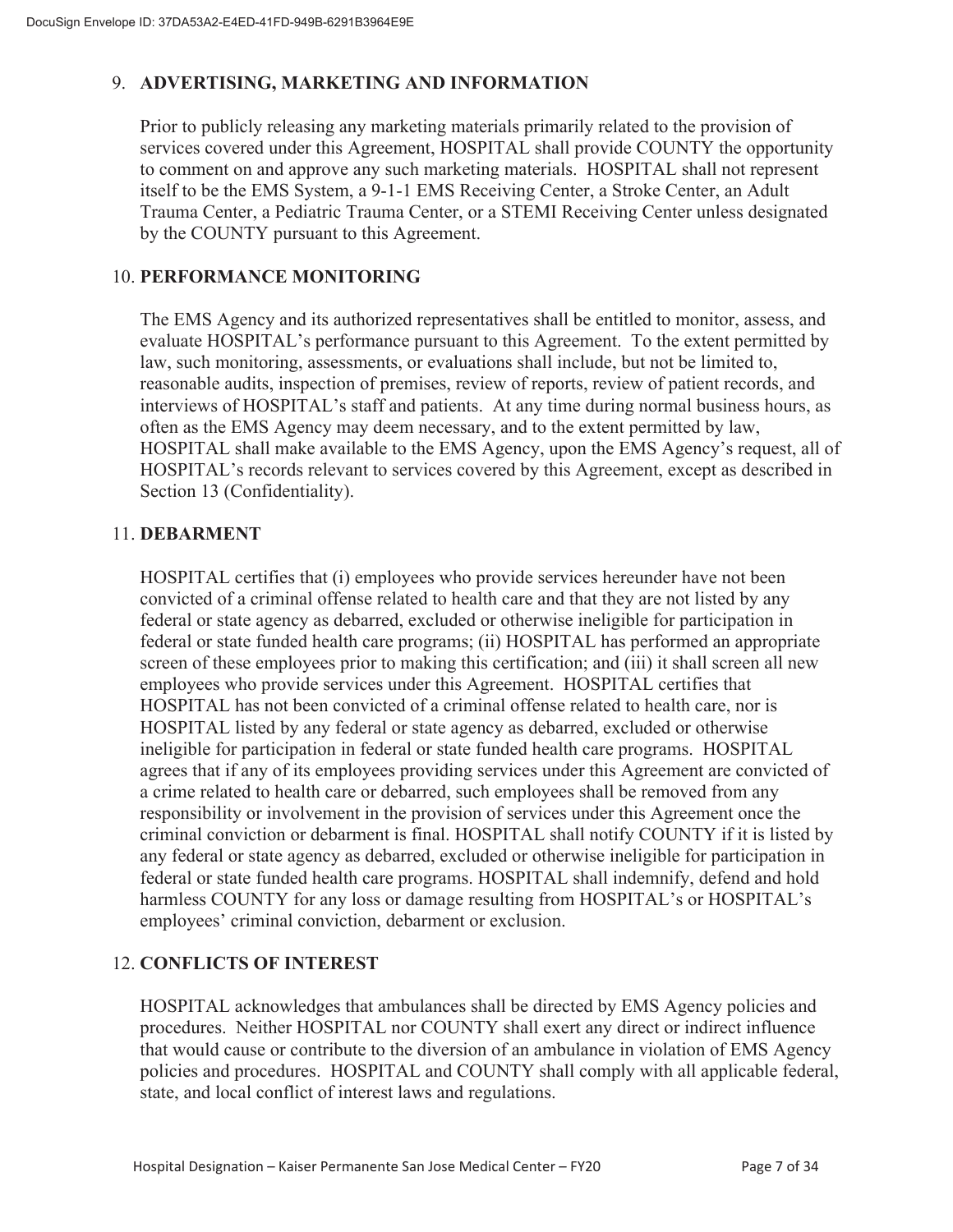# 13. **CONFIDENTIALITY**

The parties agree to maintain the confidentiality of all patient information and records obtained in the course of providing services under this Agreement, in accordance with all applicable federal and state statutes and regulations and local ordinances. Such information shall be divulged only as provided by law. COUNTY agrees that it is a "Health Oversight Agency" under HIPAA and, therefore, a Business Associate Agreement is not necessary. Nothing in this Agreement shall require HOSPITAL to provide or disclose to COUNTY, or anyone else, the following: (a) documents generated solely in anticipation of litigation or otherwise privileged, and (b) documents by, or for the use of, any medical staff committee having the responsibility of evaluation and improvement of the quality of care rendered in the hospital.

Nothing in this Agreement shall require HOSPITAL to provide or disclose to COUNTY, or anyone else, the following: (a) documents generated solely in anticipation of litigation or otherwise privileged, and (b) documents by, or for the use of, any medical staff committee having the responsibility of evaluation and improvement of the quality of care rendered in the hospital (hereafter, "Medical Staff Committee Documents".) In the event that HOSPITAL in its discretion chooses to share Medical Staff Committee documents or the contents thereof with County, County acknowledges that such documents may be protected under California Evidence Code Section 1157 and agrees to strictly maintain the confidentiality of documents protected under Evidence Code Section 1157.

## 14. **INDEMNIFICATION AND INSURANCE**

HOSPITAL and COUNTY shall comply with the applicable indemnification and insurance provisions attached as Exhibit A.

# 15. **DISPUTE RESOLUTION**

- A. HOSPITAL shall identify specific individuals and provide their contact information for those who are authorized to assist the EMS Agency with dispute resolution under this Agreement.
- B. HOSPITAL shall respond to written requests of the EMS Agency for information regarding any perceived dispute within five (5) business days, unless otherwise mutually agreed, following receipt of such request.
- C. HOSPITAL is encouraged to resolve normal day-to-day operational concerns directly with involved parties, such as other EMS System providers and hospitals. If a dispute is not resolved at this level, the HOSPITAL may refer the dispute to the Director of the EMS Agency for further review and action.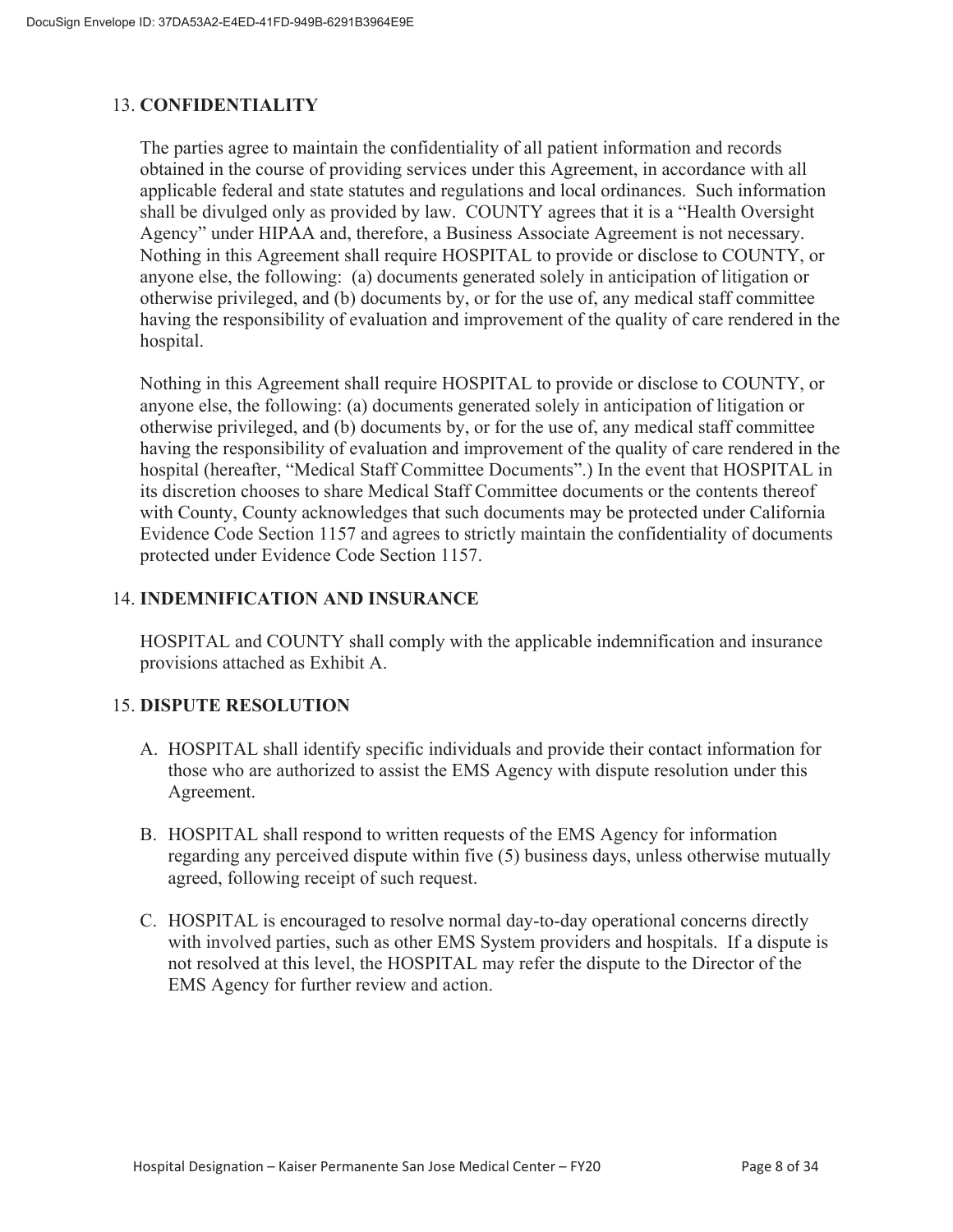## 16. **TERMINATION**

- A. Termination without Cause. Either party may terminate this Agreement, either in whole or in part, for convenience at any time without penalty or liability by giving 180 days prior written notice specifying the effective date and scope of such termination.
- B. Termination for Cause.
	- (1) In the event of a condition or circumstance constituting Cause for termination, the COUNTY shall have all rights and remedies available at law or in equity under this Agreement, including the right to terminate this Agreement, either in whole or in part.
	- (2) If COUNTY determines that Cause exists for potential termination of this Agreement, either in whole or in part, the COUNTY shall provide reasonable notice to HOSPITAL of the Cause. HOSPITAL shall have up to thirty (30) days to either cure the default or provide evidence to the reasonable satisfaction of the COUNTY that Cause for termination does not exist. If HOSPITAL has not cured the default, or if the default cannot be reasonably cured, within the 30 day cure period, COUNTY may, at its option, decide whether to (a) give HOSPITAL additional time to cure while retaining the right to immediately terminate at any point thereafter for cause; or (b) terminate immediately for Cause.
	- (3) In the event that the COUNTY determines that the Cause for termination poses a danger to public health or safety, the COUNTY may, in its sole and absolute discretion, decide not to allow HOSPITAL to have a cure period and immediately terminate this Agreement, either in whole or in part, without penalty upon issuing either oral or written notice to HOSPITAL.
- C. Consequences of Termination. In the event of COUNTY's termination of this Agreement for Cause, either in whole or in part, the HOSPITAL shall be liable for costs, if any, incurred by the COUNTY because of HOSPITAL's default. HOSPITAL shall promptly reimburse the COUNTY for the full amount of its liability, or, at COUNTY's option, the COUNTY may offset such liability from any payment due to HOSPITAL under any contract with the COUNTY.

# 17. **BUDGETARY CONTINGENCY**

Performance and/or payment by the COUNTY pursuant to this Agreement is contingent upon the appropriation of sufficient funds by the COUNTY for services covered by this Agreement. If funding is reduced or deleted by the COUNTY for services covered by this Agreement, the COUNTY may, at its option and without penalty or liability, terminate this Agreement or offer an amendment to this Agreement indicating the reduced amount.

# 18. **ASSIGNMENT AND DELEGATION**

HOSPITAL shall not assign any of its rights or delegate any of its duties under this Agreement, either in whole or in part, without the prior written consent of COUNTY. No Assignment or Delegation shall release HOSPITAL from any of its obligations or alter any of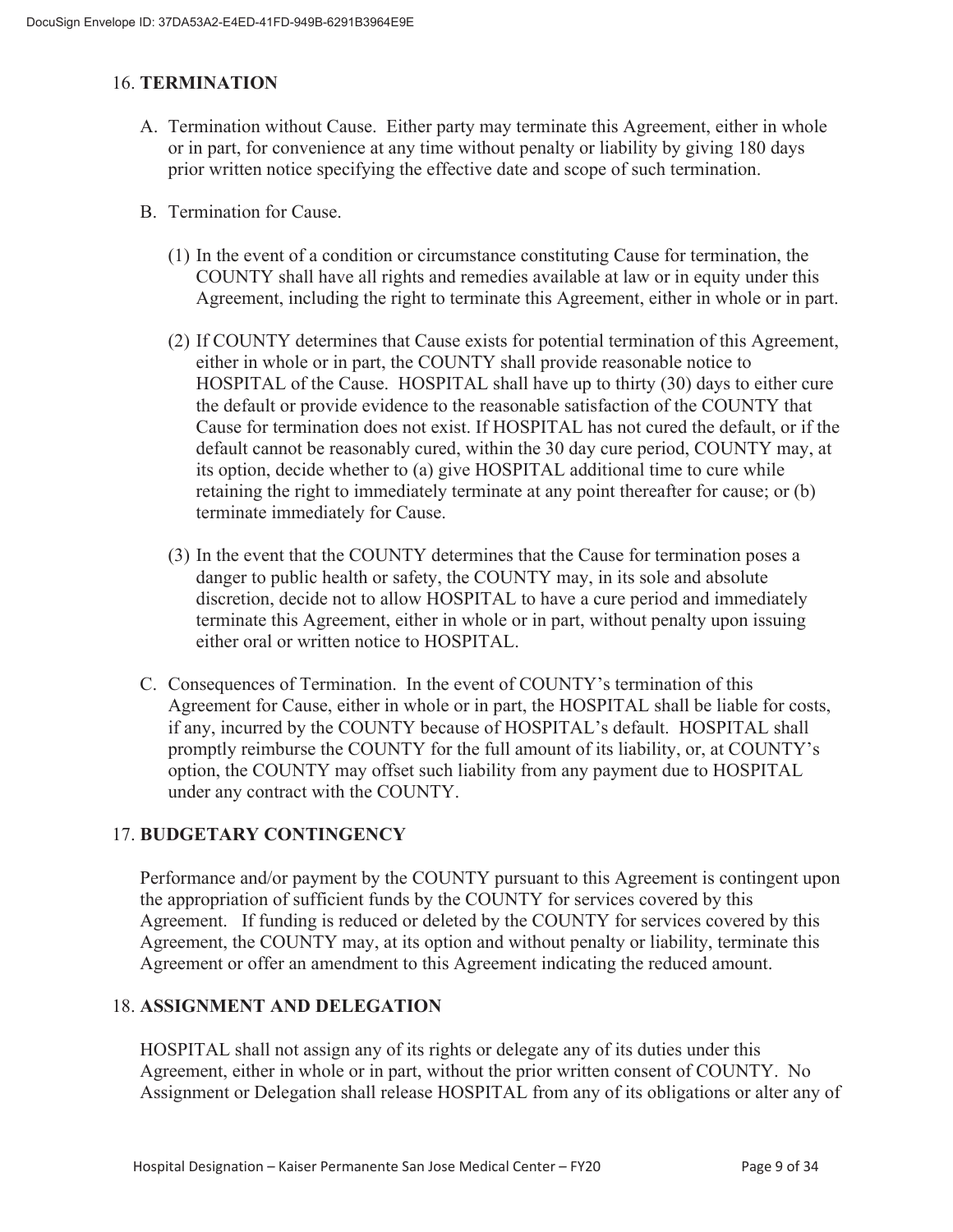its obligations to be performed under the Agreement. This provision shall not be applicable to services agreements or contracts or similar arrangements usually and customarily entered into by medical facilities to obtain or arrange for professional medical services, administrative support, equipment, supplies or technical support.

# 19. **COMPLIANCE WITH ALL LAWS, INCLUDING NONDISCRIMINATION, EQUALOPPORTUNITY AND WAGE THEFT PREVENTION**

- (1) Compliance with All Laws. Contractor shall comply with all applicable Federal, State, and local laws, regulations, rules, and policies (collectively, "Laws"), including but not limited to the non-discrimination, equal opportunity, and wage and hour Laws referenced in the paragraphs below.
- (2) Compliance with Non-Discrimination and Equal Opportunity Laws: Contractor shall comply with all applicable Laws concerning nondiscrimination and equal opportunity in employment and contracting, including but not limited to the following: Santa Clara County's policies for contractors on nondiscrimination and equal opportunity that are communicated prospectively by County to Contractor; Title VII of the Civil Rights Act of 1964 as amended; Americans with Disabilities Act of 1990; the Age Discrimination in Employment Act of 1967; the Rehabilitation Act of 1973 (Sections 503 and 504); the Equal Pay Act of 1963; California Fair Employment and Housing Act (Gov. Code § 12900 et seq.); California Labor Code sections 1101, 1102, and 1197.5; and the Genetic Information Nondiscrimination Act of 2008. In addition to the foregoing, Contractor shall not discriminate against any subcontractor, employee, or applicant for employment because of age, race, color, national origin, ancestry, religion, sex, gender identity, gender expression, sexual orientation, mental disability, physical disability, medical condition, political belief, organizational affiliation, or marital status in the recruitment, selection for training (including but not limited to apprenticeship), hiring, employment, assignment, promotion, layoff, rates of pay or other forms of compensation. Nor shall Contractor discriminate in the provision of services provided under this contract because of age, race, color, national origin, ancestry, religion, sex, gender identity, gender expression, sexual orientation, mental disability, physical disability, medical condition, political beliefs, organizational affiliations, or marital status.
- (3) Compliance with Wage and Hour Laws: Contractor shall comply with all applicable wage and hour Laws, which are the Federal Fair Labor Standards Act, the California Labor Code, and, if applicable, any local minimum wage, prevailing wage, or living wage Laws.
- (4) Definitions: For purposes of this section, the following definitions shall apply. A "Final Judgment" shall mean a judgment, decision, determination, or order (a) that was entered in an action initiated by a Contractor employee primarily employed in Santa Clara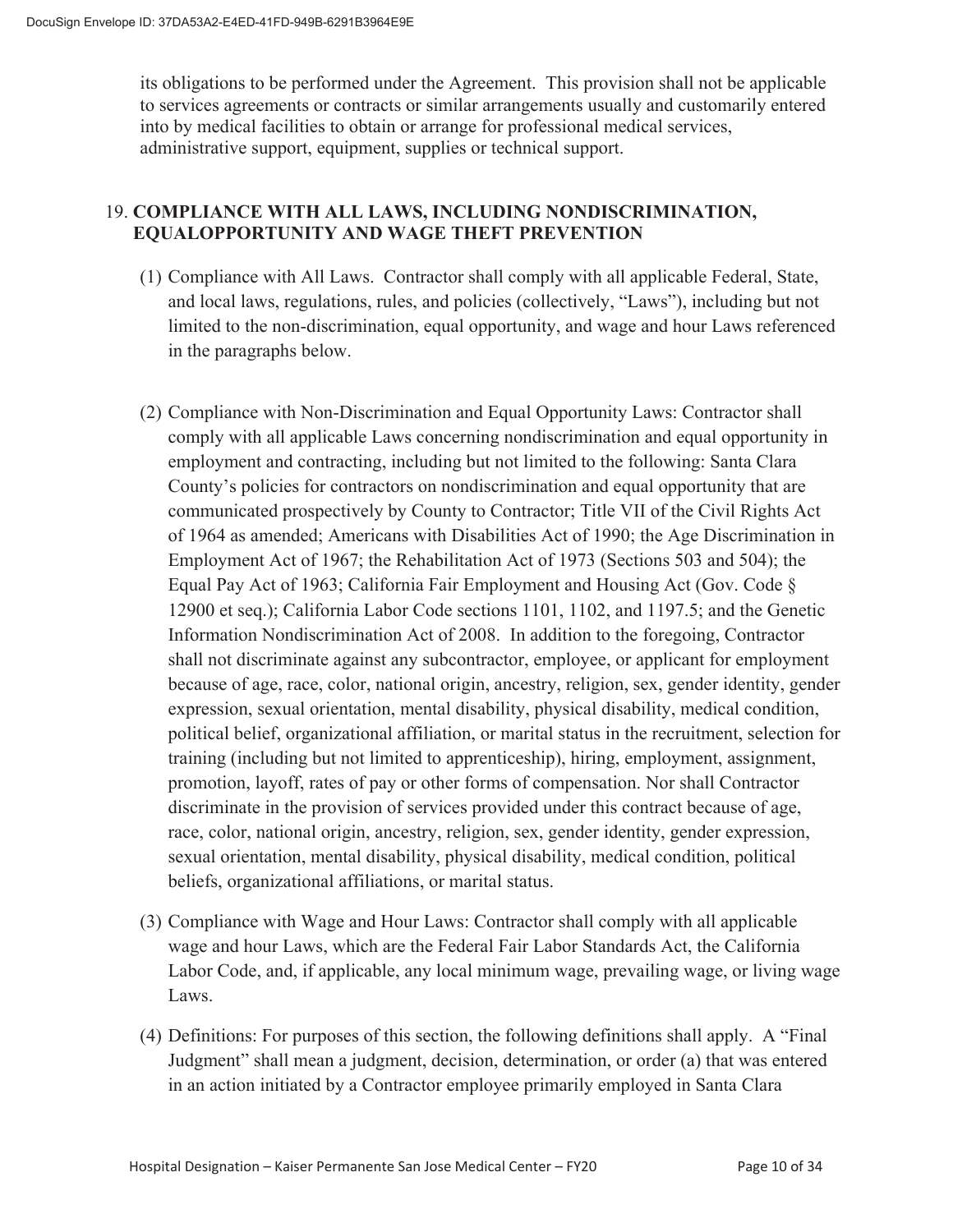County, (b) that includes a monetary award that exceeds \$1,000,000, (c) which is issued by a court of law, an investigatory government agency authorized by law to enforce an applicable Law, an arbiter, or arbitration panel and (d) for which all appeals (including those related to enforcement) have been exhausted or the time period to appeal has expired. For pay equity Laws, relevant investigatory government agencies include the federal Equal Employment Opportunity Commission, the California Division of Labor Standards Enforcement, and the California Department of Fair Employment and Housing. Violation of a pay equity Law shall mean unlawful discrimination in compensation on the basis of an individual's sex, gender, gender identity, gender expression, sexual orientation, race, color, ethnicity, or national origin under Title VII of the Civil Rights Act of 1964 as amended, the Equal Pay Act of 1963, California Fair Employment and Housing Act, or California Labor Code section 1197.5, as applicable. For wage and hour Laws, relevant investigatory government agencies include the federal Department of Labor, the California Division of Labor Standards Enforcement, and the City of San Jose's Office of Equality Assurance.

- (5) Prior Judgments, Decisions or Orders against Contractor: By signing this Agreement, Contractor affirms that it has disclosed any Final Judgments that (A) were issued in the three years prior to executing this Agreement by a court, an investigatory government agency, arbiter, or arbitration panel and (B) found that Contractor violated an applicable wage and hour law or pay equity law. Contractor further affirms that it has satisfied and complied with any such Final Judgments in accordance with applicable Laws.
- (6) Violations of Wage and Hour Laws or Pay Equity Laws During Term of Contract: If at any time during the term of this Agreement, Contractor receives a Final Judgment rendered against it for violation of an applicable wage and hour Law or pay equity Law, then Contractor shall promptly satisfy and comply with any such Final Judgment in accordance with applicable Laws. Contractor shall inform the Office of the County Executive-Office of Countywide Contracting Management (OCCM) of any relevant Final Judgment against it within 30 days of the Final Judgment becoming final or of learning of the Final Judgment, whichever is later. Contractor shall also provide any documentary evidence of compliance with the Final Judgment within 30 days of satisfying the Final Judgment. Any notice required by this paragraph shall be addressed to the Office of the County Executive-OCCM at 70 W. Hedding Street, East Wing, 11th Floor, San José, CA 95110. Notice provisions in this paragraph are separate from any other notice provisions in this Agreement and, accordingly, only notice provided to the Office of the County Executive-OCCM satisfies the notice requirements in this paragraph.
- (7) Omitted by the Parties.
- (8) Pay Equity Notification: Contractor affirms that it posts, electronically (internally on its intranet website and externally on its careers website) and on hard copy posters at Contractor locations, information about Contractor's compliance with Executive Order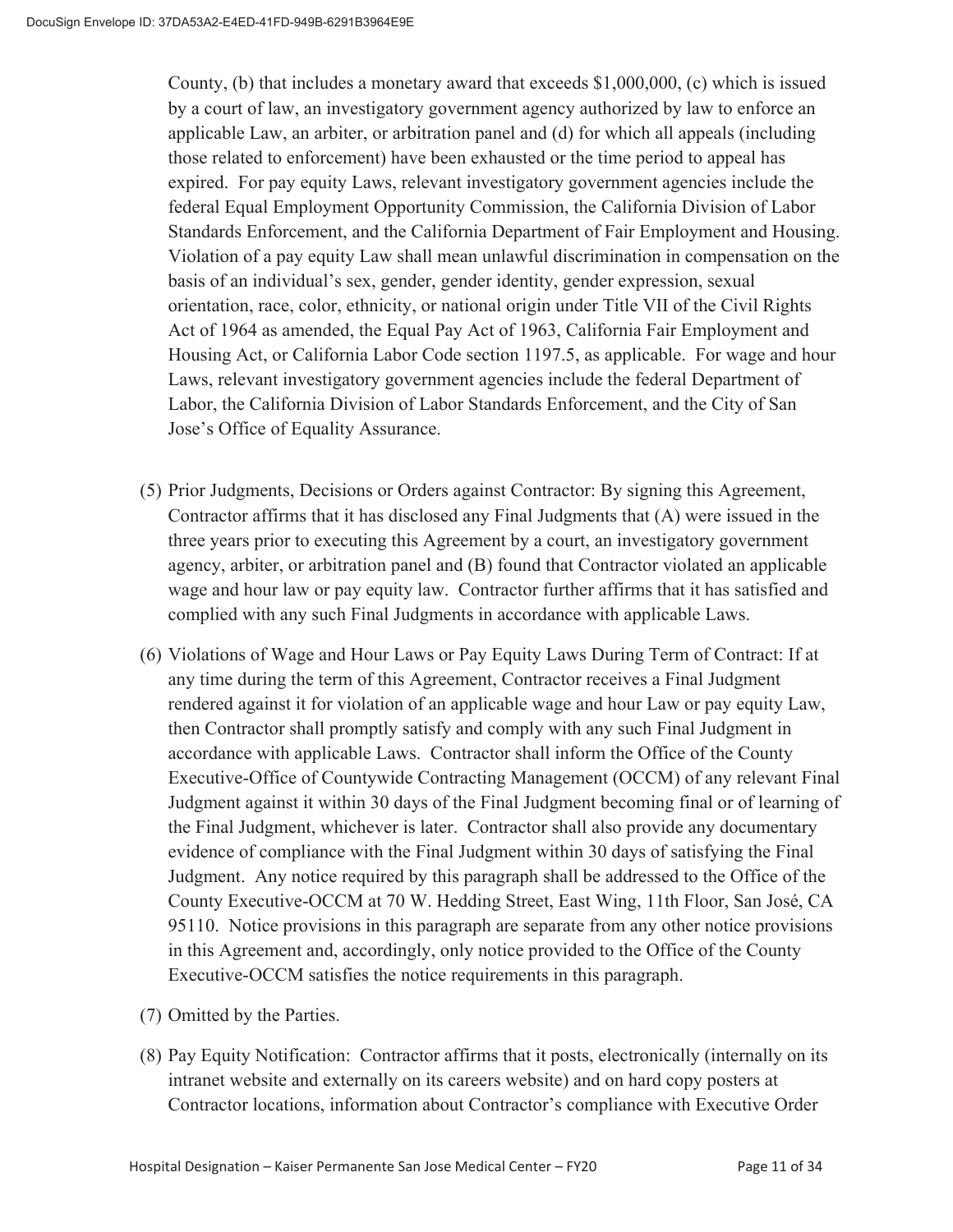11246 on equal opportunity and its compliance with prohibitions on wage discrimination pursuant to Title VII of the Civil Rights Act and the Equal Pay Act of 1963.

- (9) Material Breach: Failure to comply with any part of this Section shall constitute a material breach of this Agreement. In the event of such a breach, the County may, in its discretion, exercise any or all remedies available under this Agreement and at law. County may, among other things, take any or all of the following actions:
	- (i) Suspend or terminate any or all parts of this Agreement.
	- (ii) Withhold payment to Contractor until full satisfaction of a Final Judgment concerning violation of an applicable wage and hour Law or pay equity Law.
	- (iii) Offer Contractor an opportunity to cure the breach.

(10) Subcontractors: Contractor shall impose all of the requirements set forth in this Section on any subcontractors permitted to perform work under this Agreement. This includes ensuring that any subcontractor receiving a Final Judgment for violation of an applicable Law promptly satisfies and complies with such Final Judgment.

## 20. **ENTIRE AGREEMENT**

 This Agreement contains the entire agreement between the parties relating to the rights granted and the obligations assumed by the parties with respect to the subject matter hereof. This Agreement supersedes all prior and contemporaneous agreements, either oral or in writing, with respect to the subject matter hereof.

# 21. **NO THIRD PARTY RIGHTS**

No provision in this Agreement shall be construed to confer any rights to any third person or entity.

### 22. **INDEPENDENT PROVIDER STATUS**

This Agreement is not intended, and shall not be construed, to create the relationship of agent, servant, employee, partnership, joint venture, or association, between either party to this Agreement. HOSPITAL understands and agrees that all HOSPITAL employees rendering prehospital emergency medical care services under this Agreement are, for purposes of Workers' Compensation liability, employees solely of the HOSPITAL and not of COUNTY.

#### 23. **SEVERABILITY**

Should any part of this Agreement be held to be invalid, illegal, or unenforceable in any respect, such invalidity, illegality, or unenforceability shall not affect the validity of the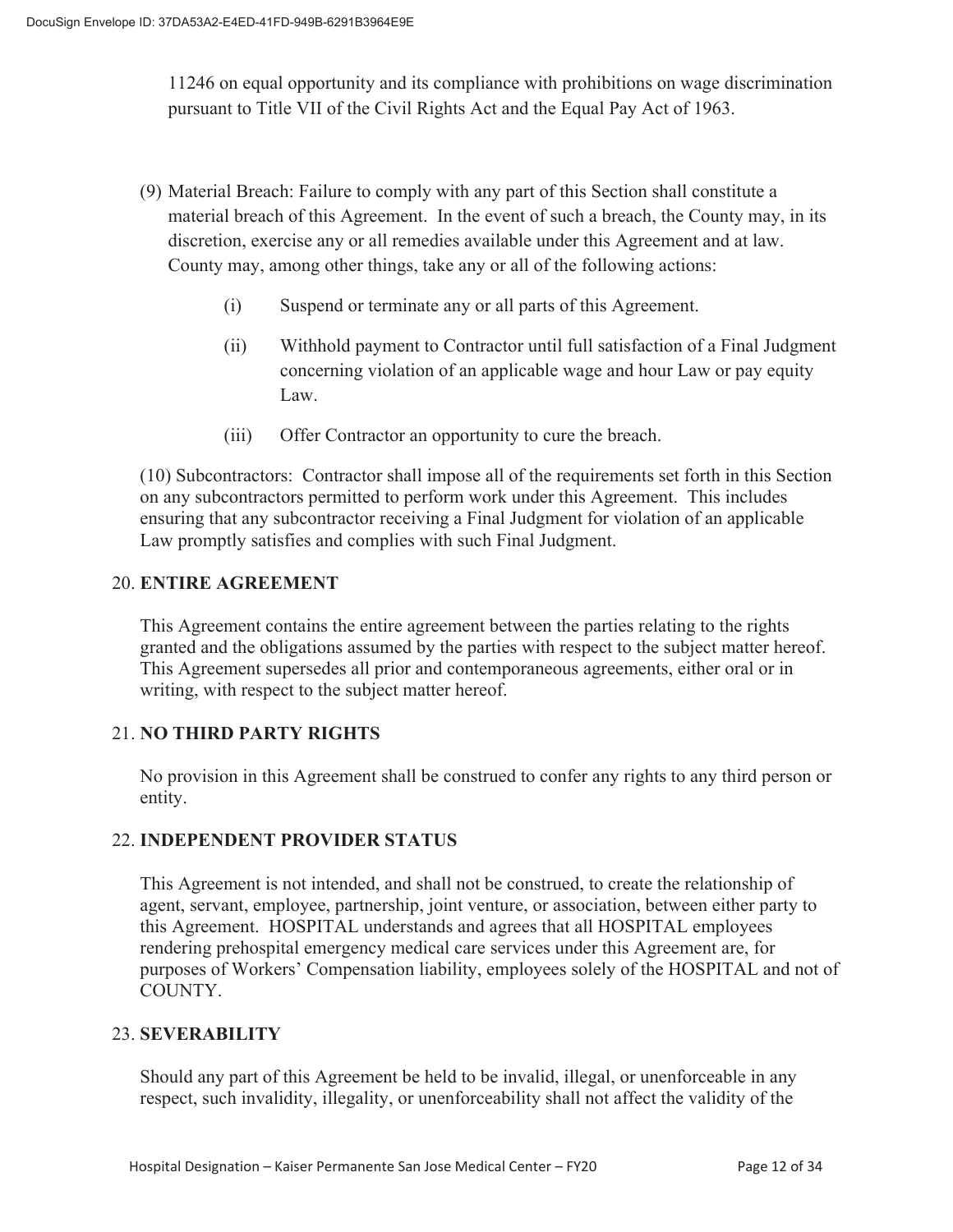remainder of the contract which shall continue in full force and effect, provided that such remainder can, absent the excised portion, be reasonably interpreted to give the effect to the intentions of the parties.

### 24. **GOVERNING LAW; VENUE**

This Agreement has been executed and delivered in, and shall be construed and enforced in accordance with, the laws of the State of California. Proper venue for legal action regarding this Agreement shall be in the County of Santa Clara.

## 25. **WAIVER**

No delay or failure to require performance of any provision of this Agreement shall constitute a waiver of that provision as to that or any other instance. Any waiver granted by a party must be in writing and shall apply to the specific instance expressly stated.

#### 26. **NOTICES**

Any and all notices required, permitted, or desired to be given hereunder by one party to the other shall be in writing and shall be delivered to the other party personally or by United States mail, certified or registered, postage prepaid, return receipt requested, to the parties at the following addresses and to the attention of the person named.

The EMS Agency Director shall have the authority to issue all notices which are required or permitted by COUNTY hereunder. Addresses and persons to be notified may be changed by one party by giving at least ten (10) calendar days prior written notice thereof to the other.

Notices to COUNTY shall be addressed as follows:

EMS Agency Director County of Santa Clara Emergency Medical Services Agency 700 Empey Way San Jose, CA 95128

Notices to HOSPITAL shall be addressed as follows:

Irene Chavez Sr. Vice President & Area Manager Kaiser Foundation Hospitals – San Jose Kaiser Permanente San Jose 250 Hospital Parkway San Jose, CA 95126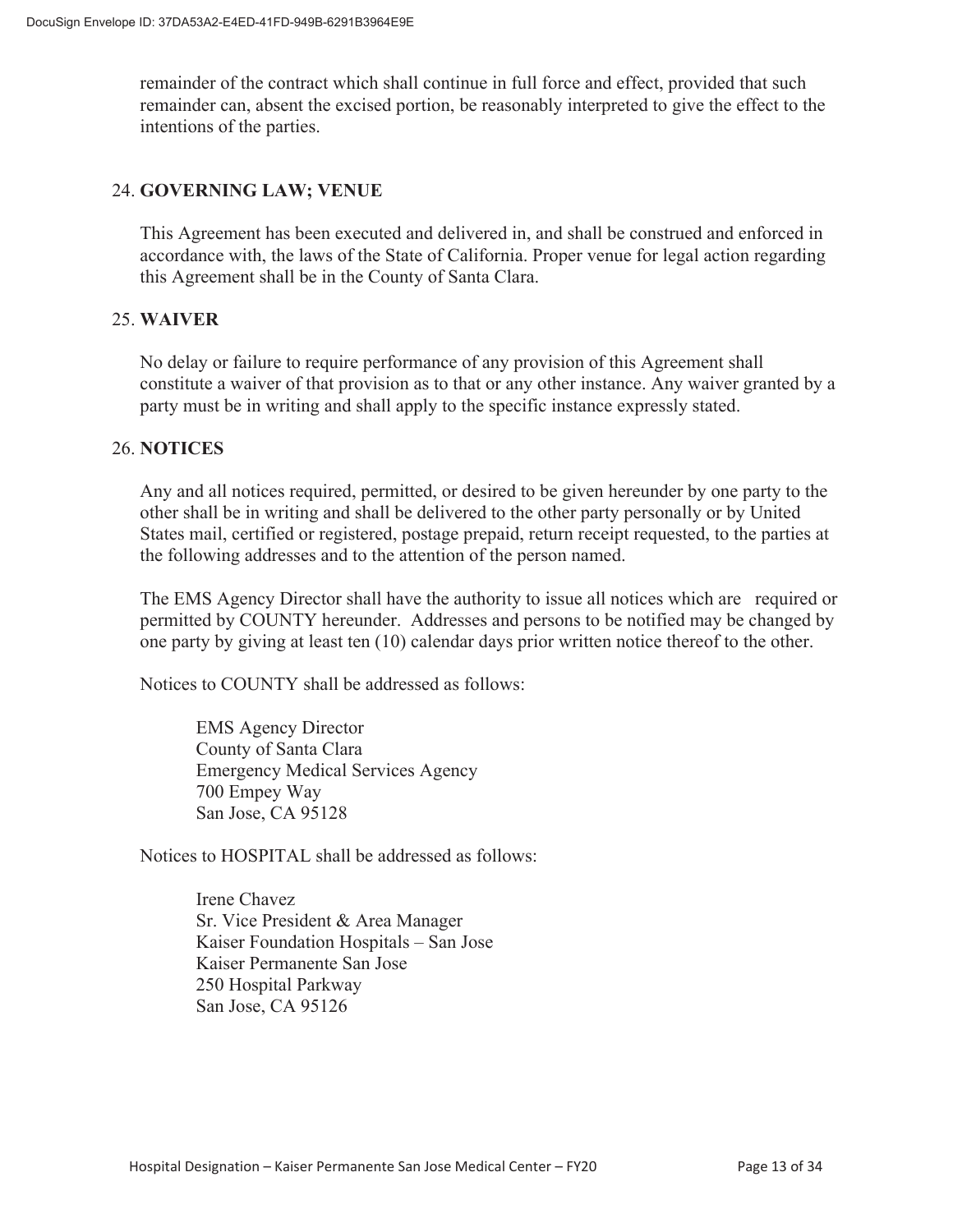#### 27. **COUNTY NO-SMOKING POLICY**

HOSPITAL and its employees, agents and subcontractors, shall comply with the COUNTY's No-Smoking Policy, as set forth in the Board of Supervisors Policy Manual section 3.47 (as amended from time to time), which prohibits smoking: (1) at the Santa Clara Valley Medical Center Campus and all COUNTY-owned and operated health facilities, (2) within 30 feet surrounding COUNTY-owned buildings and leased buildings where the COUNTY is the sole occupant, and (3) in all COUNTY vehicles.

#### 28. **COUNTERPARTS**

This Agreement may be executed in one or more counterparts, each of which shall be considered an original, but all of which together shall constitute one and the same instrument.

#### 29. **CONTRACT EXECUTION**

Unless otherwise prohibited by law or County policy, the parties agree that an electronic copy of a signed contract, or an electronically signed contract, has the same force and legal effect as a contract executed with an original ink signature. The term "electronic copy of a signed contract" refers to a transmission by facsimile, electronic mail, or other electronic means of a copy of an original signed contract in a portable document format. The term "electronically signed contract" means a contract that is executed by applying an electronic signature using technology approved by the County.

IN WITNESS WHEREOF, this Agreement is entered into by the parties.

| DocuSigned by:                                                    |             | <b>HOSPITAL</b><br>DocuSigned by:       |                                           |
|-------------------------------------------------------------------|-------------|-----------------------------------------|-------------------------------------------|
| Gene Clark<br>-C685F692AC71492                                    | 7/27/2020   | Trene Chanez                            | 7/16/2020                                 |
| <b>Gene Clark</b>                                                 | <b>Date</b> | -FF4911D7DC78433<br><b>Irene Chavez</b> | <b>Date</b>                               |
| <b>Chief Procurement Officer</b><br><b>Procurement Department</b> |             | Sr. Vice President & Area Manager       | Kaiser Permanente San Jose Medical Center |
| $\frac{1}{1}$                                                     |             |                                         |                                           |
| $\frac{1}{1}$                                                     |             |                                         |                                           |
| $\frac{1}{1}$                                                     |             |                                         |                                           |
| $\frac{1}{1}$                                                     |             |                                         |                                           |
| $\frac{1}{1}$                                                     |             |                                         |                                           |
| $\frac{1}{1}$                                                     |             |                                         |                                           |
| $\frac{1}{1}$                                                     |             |                                         |                                           |
| $\frac{1}{1}$<br>$\frac{1}{2}$                                    |             |                                         |                                           |

[Signatures Continued on Following Page]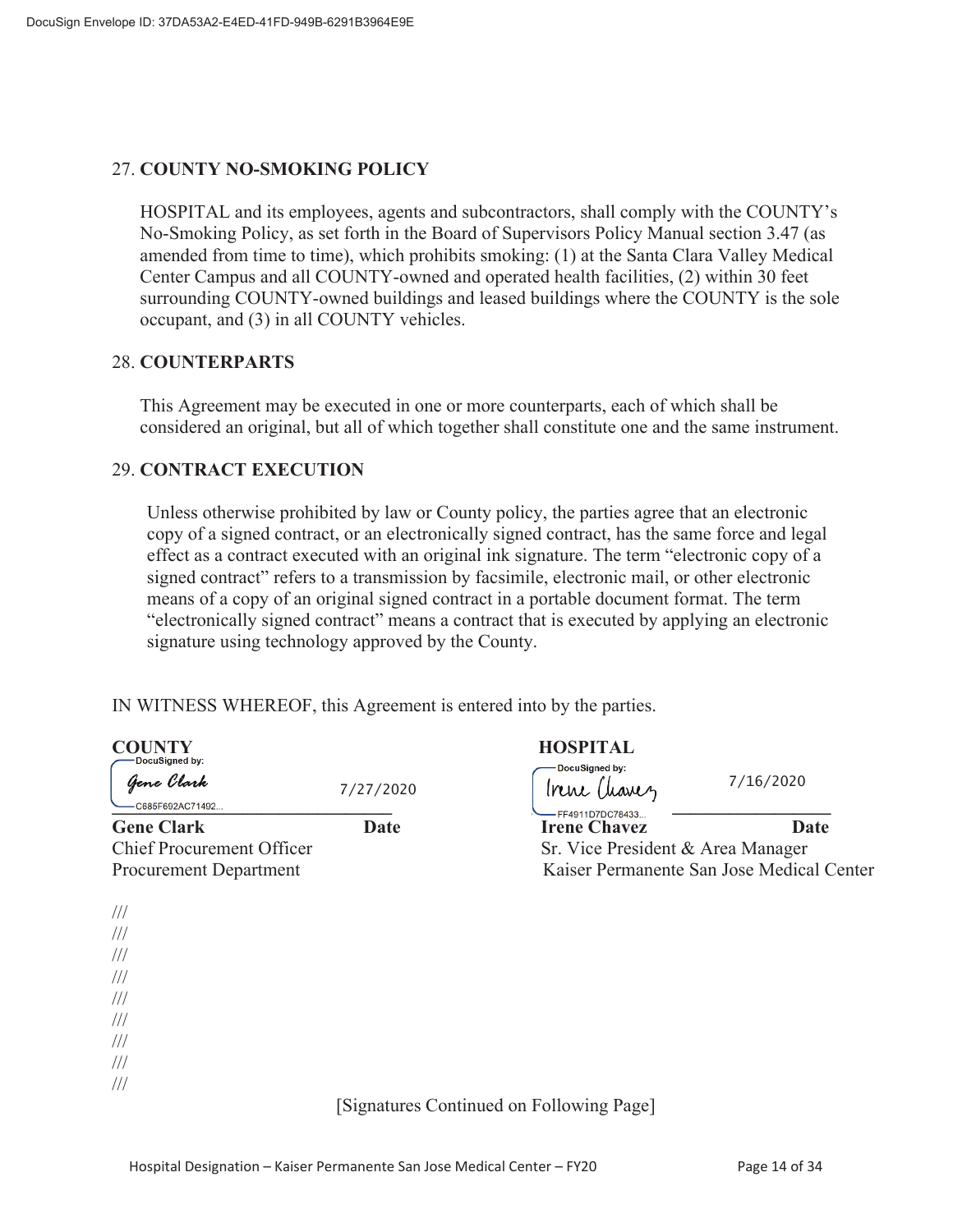#### [Signatures Continued from Previous Page]

#### **Approved BY:**

-DocuSigned by: Jackie Lowther

7/20/2020

**\_\_\_** 3B1CAB11C65147B... **Jackie Lowther, RN, Director Date** Emergency Medical Services Agency

## **Approved BY:**

-DocuSigned by:

7/24/2020

Rene G. Santiago<br>— A968A3B7E216400... **Rene G. Santiago Date**  Deputy County Executive County of Santa Clara Health System

## **Approved BY:**

 DocuSigned by: Jolur Cookirliam<br><sup>\_\_</sup>csscco78205c43A... \_\_\_\_\_ 7/24/2020

**John Cookinham Date** Chief Financial Officer County of Santa Clara Health System

# **APPROVED AS TO FORM AND LEGALITY BY:**

-DocuSigned by: Werley Dodd 7/20/2020 **\_\_\_\_\_\_\_\_\_\_\_\_\_\_\_\_\_\_\_\_\_\_\_\_\_\_\_\_\_\_\_ Wesley Dodd Date**  Deputy County Counsel

#### Attachments

| Exhibit A: | Indemnification and Insurance               |
|------------|---------------------------------------------|
| Annex A:   | Designation as a 9-1-1 EMS Receiving Center |
| Annex B:   | Designation as a Stroke Center              |
| Annex C:   | Designation as a STEMI Receiving Center     |

///

/// ///

///

///

///

///

///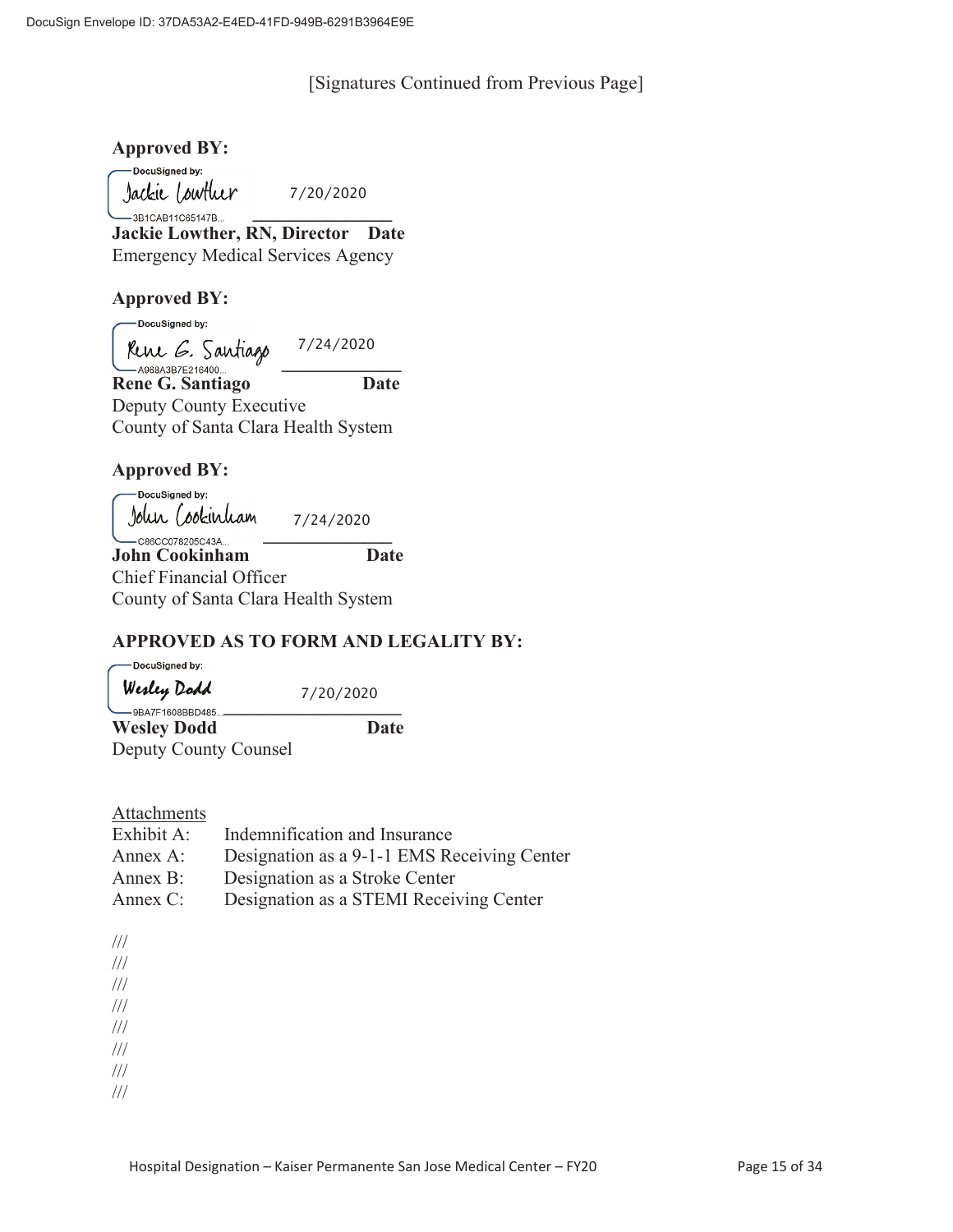### **EXIHBIT A Indemnification and Insurance**  (modified 12/2019)

#### Indemnity

Each of the parties shall indemnify, defend, and hold the other party, their officers, board members, employees and agents, harmless from any claim, expense or cost, damage or liability imposed for injury occurring by reason of the negligent acts or omissions or willful misconduct of the indemnifying party, its officers, board members, employees or agents, under or in connection with or arising out of any work, authority or services provided by such party under this Agreement.

#### Insurance

Without limiting the Contractor's indemnification of the County, the Contractor shall provide and maintain at its own expense, during the term of this Agreement, or as may be further required herein, the following insurance coverages and provisions:

#### A. Evidence of Coverage

 Prior to commencement of this Agreement, the Contractor shall provide a Certificate of Insurance certifying that coverage as required herein has been obtained. Individual endorsements executed by the insurance carrier shall accompany the certificate. In addition, Contractor shall make available to County copies of relevant policies, upon County's request.

 This verification of coverage shall be sent to the requesting County department, unless otherwise directed. The Contractor shall not receive a Notice to Proceed with the work under the Agreement until it has obtained all insurance required and such insurance has been approved by the County, which approval shall not be unreasonably withheld. This approval of insurance shall neither relieve nor decrease the liability of the Contractor.

#### B. Qualifying Insurers

 Except for programs of self-insurance, all coverages, except surety, shall be issued by companies which hold a current policy holder's alphabetic and financial size category rating of not less than A- V, according to the current Best's Key Rating Guide or a company of equal financial stability that is approved by the County's Insurance Manager.

#### C. Notice of Cancellation

All coverage as required herein shall not be canceled or changed so as to no longer meet the specified County insurance requirements without 30 days' prior written notice of such cancellation or change being delivered to the County of Santa Clara or their designated agent, unless such coverage is replaced with substantially similar coverage.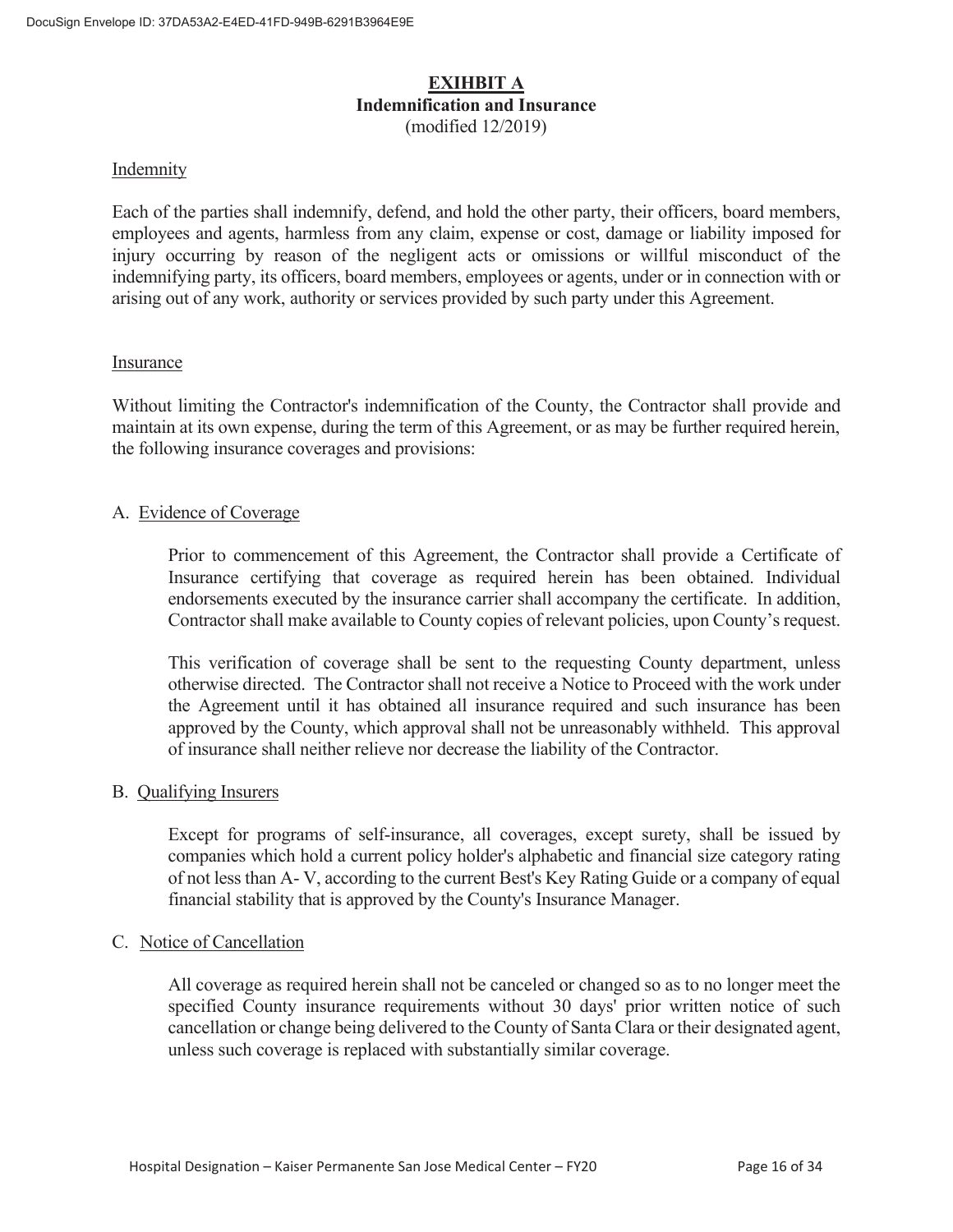#### D. Insurance Required

- 1. Commercial General Liability Insurance for bodily injury (including death) and property damage which provides limits as follows:
	- a. Each occurrence \$5,000,000
	- b. General aggregate \$5,000,000
	- c. Personal Injury \$5,000,000
	- d. Products/Completed Operations aggregate \$5,000,000
- 2. General liability coverage shall include:
	- a. Premises and Operations
	- b. Personal Injury liability
	- c. Products/Completed
	- d. Contractual liability, expressly including liability assumed under this Agreement
	- e. Severability of interest
- 3. General liability coverage shall include the following endorsement, a copy of which shall be provided to the County:

#### **Additional Insured Endorsement,** which shall read:

 "County of Santa Clara, and members of the Board of Supervisors of the County of Santa Clara, and the officers, agents, and employees of the County of Santa Clara, individually and collectively, as additional insureds."

 Insurance afforded by the additional insured endorsement, for claims resulting from Contractor's acts or omissions, shall apply as primary insurance, and other insurance maintained by the County of Santa Clara, its officers, agents, and employees shall be excess only and not contributing with insurance provided under this policy. Public Entities may also be added to the additional insured endorsement as applicable and as mutually agreed-upon and the contractor shall be notified by the contracting department of these requirements.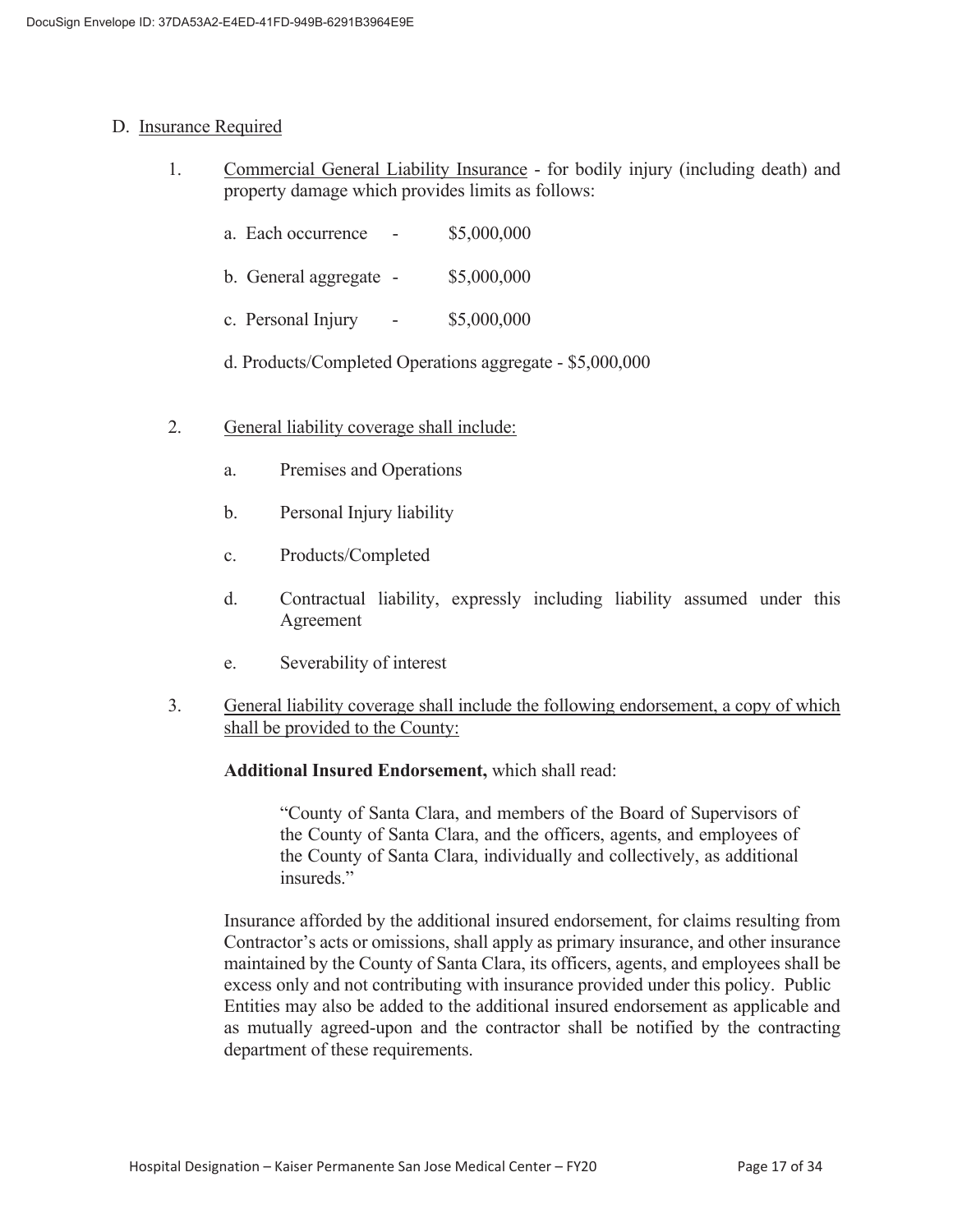#### 4. Automobile Liability Insurance

 For bodily injury (including death) and property damage which provides total limits of not less than one million dollars (\$1,000,000) combined single limit per occurrence applicable to owned, non-owned and hired vehicles.

- 5. Workers' Compensation and Employer's Liability Insurance
	- a. Statutory California Workers' Compensation coverage including broad form all-states coverage.
	- b. Employer's Liability coverage for not less than one million dollars (\$1,000,000) per occurrence.
- 6. Medical Malpractice Liability Insurance
	- a. Coverage shall be in an amount of not less than five million dollars (\$5,000,000) per occurrence and ten million dollars (\$10,000,000) aggregate.
	- b. Omitted by the Parties.
	- c. Claims made coverage as required herein shall be maintained for a minimum of two years following termination or completion of this Agreement.
- 7. Claims Made Coverage

 If coverage is written on a claims made basis, the Certificate of Insurance shall clearly state so. In addition to coverage requirements above, such policy shall provide that:

- a. Policy retroactive date coincides with or precedes the Contractor's start of work (including subsequent policies purchased as renewals or replacements).
- b. Policy allows for reporting of circumstances or incidents that might give rise to future claims.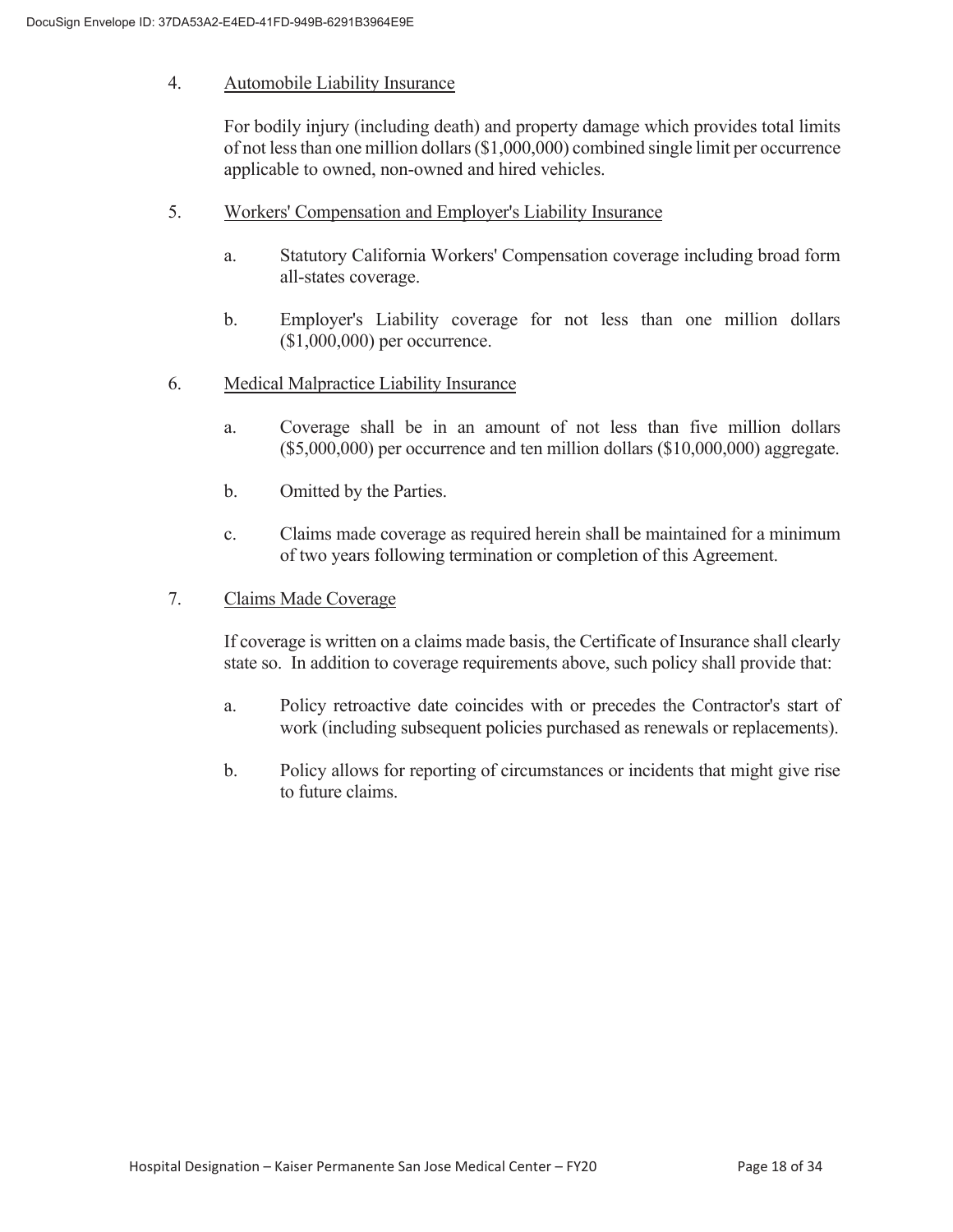#### E. Special Provisions

The following provisions shall apply to this Agreement:

- 1. The foregoing requirements as to the types and limits of insurance coverage to be maintained by the Contractor and any approval of said insurance by the County or its insurance consultant(s) are not intended to and shall not in any manner limit or qualify the liabilities and obligations otherwise assumed by the Contractor pursuant to this Agreement, including but not limited to the provisions concerning indemnification.
- 2. The County acknowledges that some insurance requirements contained in this Agreement may be fulfilled by self-insurance on the part of the Contractor. However, this shall not in any way limit liabilities assumed by the Contractor under this Agreement. Any self-insurance shall be approved in writing by the County upon satisfactory evidence of financial capacity. Contractor's obligation hereunder may be satisfied in whole or in part by adequately funded self-insurance programs or selfinsurance retentions.
- 3. Should any of the work under this Agreement be sublet, the Contractor shall require each of its subcontractors of any tier to carry the aforementioned coverages, or Contractor may insure subcontractors under its own policies.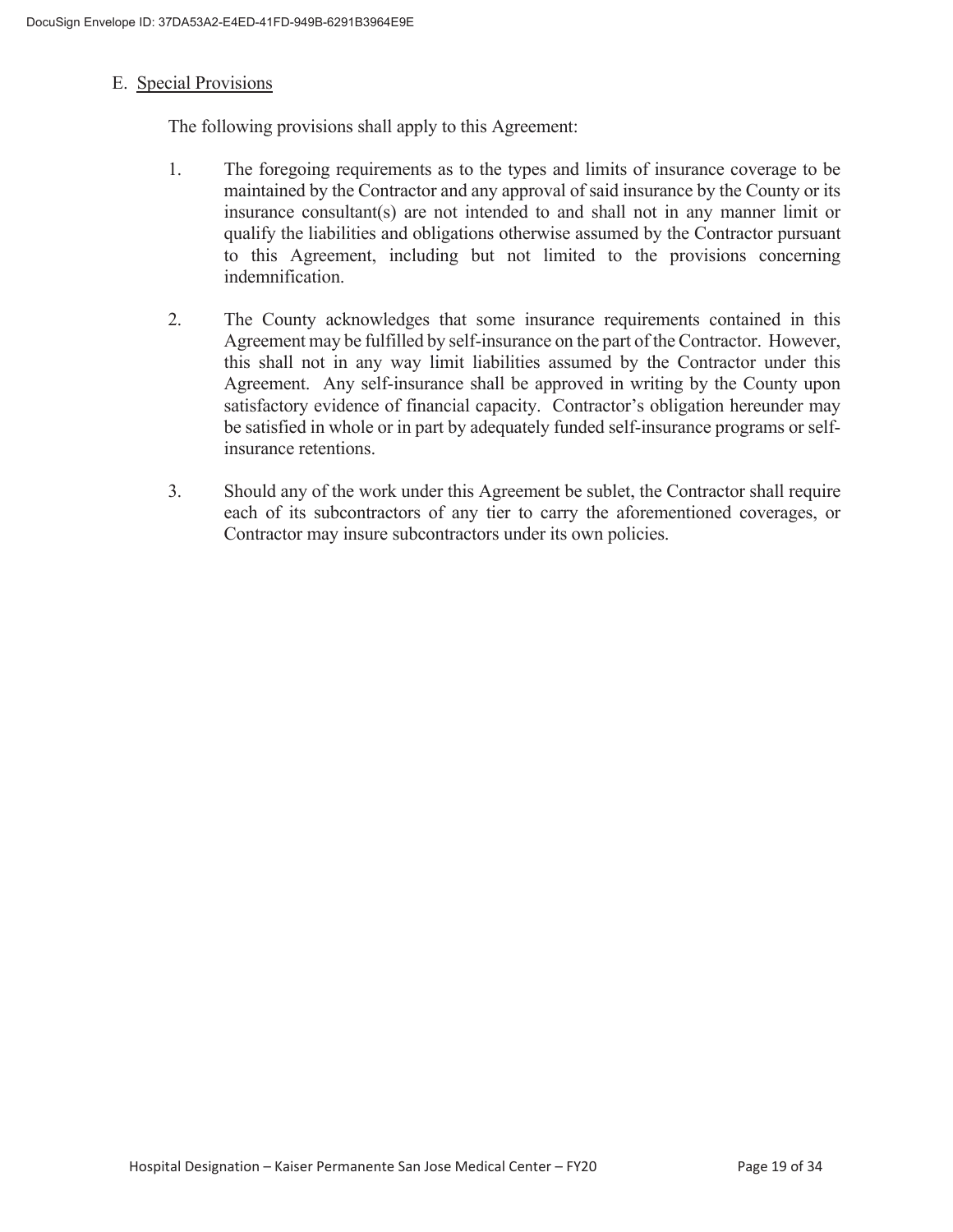# **ANNEX A**

# **DESIGNATION OF HOSPITAL AS A 9-1-1 EMS RECEIVING CENTER**

# 1. **DESIGNATION AS A 9-1-1 EMS RECEIVING CENTER**

Subject to the terms and conditions of this Annex and the Hospital Designation Agreement entered into by and between the parties, COUNTY hereby designates HOSPITAL as a 9-1-1 EMS Receiving Center, and HOSPITAL hereby accepts such designation.

# 2. **OBLIGATIONS OF HOSPITAL**

- A. HOSPITAL shall provide acute, emergency care to any patient that comes to the emergency department of HOPSITAL by ambulance as the result of a 9-1-1 call to the COUNTY's EMS system ("9-1-1 EMS patients"). HOSPITAL shall provide such care regardless of the patient's ability to pay physician and/or hospital fees. For the purpose of this Annex, the phrase "comes to the emergency department" shall have the same meaning as set forth in the Emergency Medical Treatment and Active Labor Act (42 U.S.C § 1395dd) and the regulations promulgated thereunder (EMTALA).
- B. HOSPITAL shall provide the EMS Agency, on a regular and ongoing basis and upon request, with documents that demonstrate HOSPITAL's compliance with EMS Agency policies and procedures and 9-1-1 EMS Receiving Center standards contained in this Annex.
- D. HOSPITAL agrees to use EMSystem (EMResource) or other COUNTY-approved hospital status and alerting system to manage hospital bypass and receive alerts from the Santa Clara County Emergency Medical Services System ("EMS System") at HOSPITAL's cost. COUNTY shall seek grant funding opportunities to fund this hospital status and alerting system.
- E. HOSPITAL shall be responsible for the cost of programming, maintaining, and replacing radio equipment used by the HOSPITAL to access the COUNTY EMS Communication System.
- F. If COUNTY EMS radios can not communicate unaided with County Communications within HOSPITAL's facility, HOSPITAL agrees to provide, at its own cost, COUNTYapproved radio that is bi-directional amplifier/passive antenna or other appropriate technologies to support the use of COUNTY EMS portable radios within the HOSPITAL's ED, administrative offices, and command center (or back up location).
- G. HOSPITAL shall endeavor, in good faith, to develop an agreement with COUNTY whereby HOSPITAL shall conduct Postmortem CT Examinations for selected deceased trauma patients in order to provide COUNTY with continuous quality improvement information.
- H. HOSPITAL shall participate in disaster and EMS surge planning and related drills, simulations, and exercises at least twice each calendar year. HOSPITAL may substitute a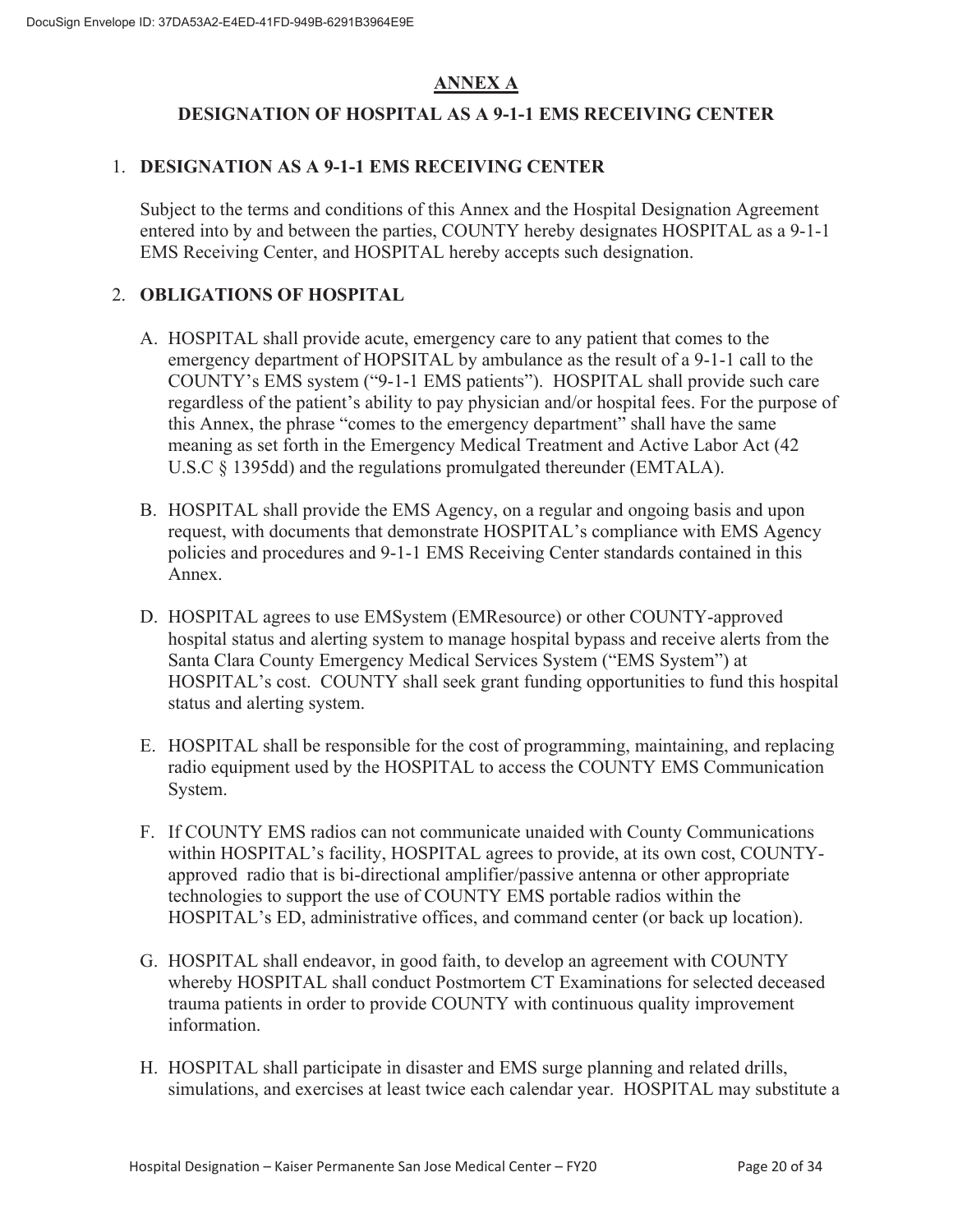response to an actual event if HOSPITAL completes and submits an After-Action Report to COUNTY. COUNTY may approve or reject such substitution in its sole and absolute discretion.

- A. HOSPITAL shall give notice to an EMS provider agency designated infection control officer and county health officer when it has been determined that a reportable communicable disease exposure has occurred involving EMS personnel of public or private EMS provider agencies as required by law.
- I. HOSPITAL agrees to execute and maintain multiple agreements with COUNTYpermitted ambulance service providers at the Basic Life Support (BLS)-EMT, Advanced Life Support (ALS)-Paramedic, and Critical Care Transport-Registered Nurse level to facilitate the immediate inter-facility transfer of patients when necessary;

## 3. **MEDICAL PERSONNEL AND STAFFING**

- A. Emergency Department Medical Director
	- 1. HOSPITAL shall employ and designate, either directly or through contract, an Emergency Department Medical Director (the "Medical Director"). The Medical Director shall possess the following minimum qualifications:
		- a. Board certified in Emergency Medicine (EM) through the American Board of Emergency Medicine (ABEM) (preferred) or the American Osteopathic Association (AOA).
		- b. Residency trained in Emergency Medicine, Internal Medicine, Pediatrics or Family Practice.
		- c. Be a member in good standing on HOSPITAL's Medical Staff.
	- 2. The Medical Director shall have the following responsibilities:
		- a. Oversee clinical care provided in the Emergency Department ("ED").
		- b. Implement policies and procedures, relative to caring for 9-1-1 EMS patients, in accordance with applicable federal, state and local law and applicable County policies and procedures.
		- c. Be responsible for providing or arranging qualified physician staffing for emergency medical services, 24 hours per day, seven days per week.
		- d. Attend at least 50% of the EMS Agency's regularly scheduled Prehospital Care System Quality Improvement Committee meetings and Medical Control Advisory Committee meetings. The Medical Director shall send a representative to any such meeting that he/she can not attend.
- B. EMS Liaison
	- 1. HOSPITAL shall employ and designate an EMS Liaison. The EMS Liaison shall have the following minimum qualifications:
		- a. Working knowledge of the EMS System.
		- b. Working knowledge of COUNTY's Prehospital Care Policy and clinical protocols.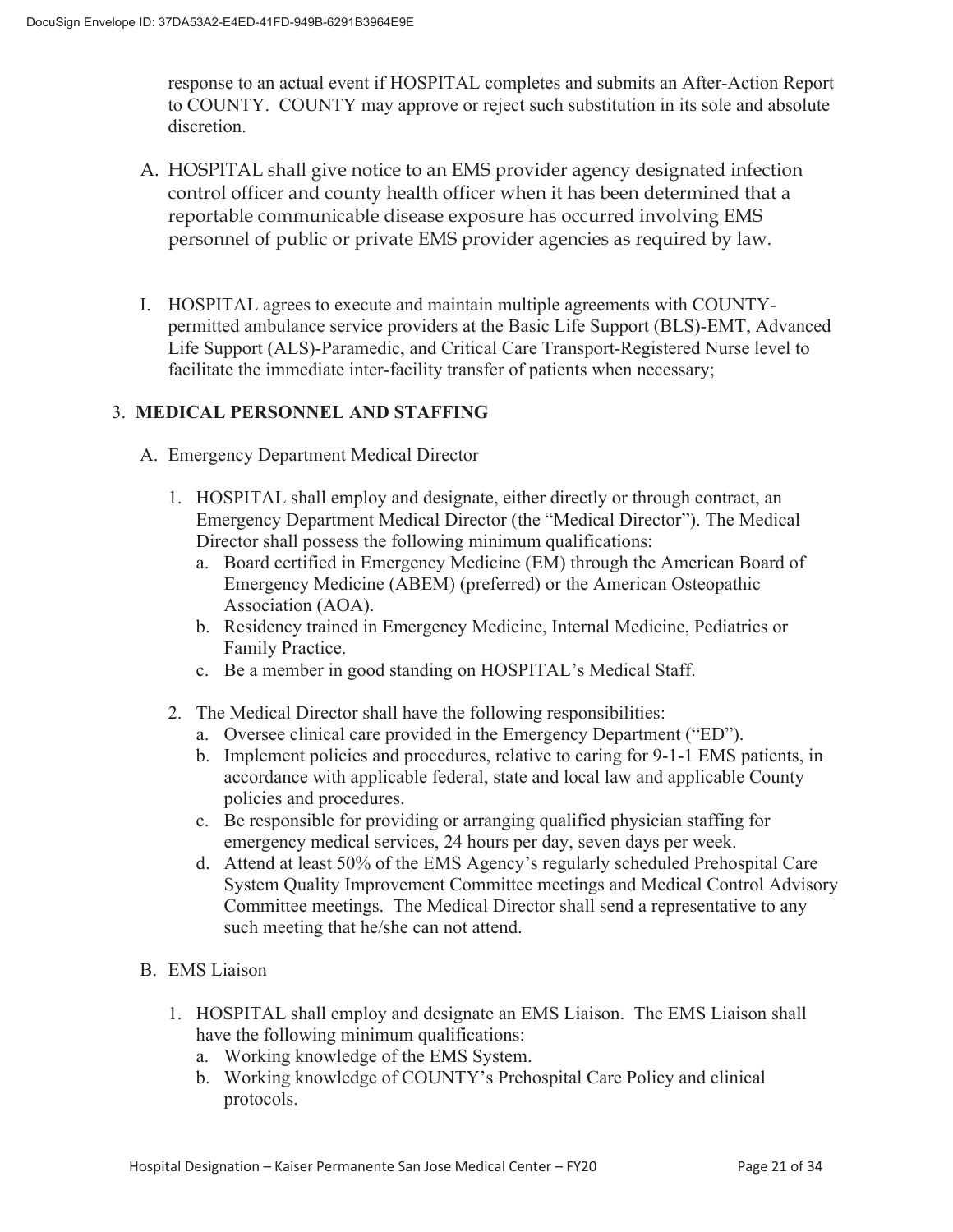- c. Ability to review and evaluate basic and advanced life support patient care provided by 9-1-1 EMS System.
- 2. The EMS Liaison shall have the following responsibilities:
	- a. Attend annual meeting of the EMS Agency regarding countywide changes to the EMS System.
	- b. Provide continuing education to hospital staff related to the COUNTY EMS. System, including information from the EMS Agency's annual meeting regarding countywide changes to the EMS System.
	- c. Provide 9-1-1 EMS patient outcome information to the COUNTY EMS Agency and ad-hoc reports when requested.
	- d. Serve as a liaison between the EMS Agency, other hospitals, and EMS service providers.
	- e. Attend, or assign a representative to attend, regularly scheduled meetings of the EMS Agency's Prehospital Care System Quality Improvement Committee, Prehospital Providers Advisory Committee, and Medical Control Advisory Committee.
	- f. Assure that Emergency Department personnel are trained to integrate with the EMS System and provide quality care to 9-1-1 EMS patients.
- C. HOSPITAL shall notify the EMS Agency within 10 working days of any staffing changes to the Medical Director or EMS Liaison positions.

# 4. **OBLIGATIONS OF THE COUNTY**

- A. On behalf of COUNTY, the Director of the EMS Agency shall serve as a single point of contract for all matters relative to this Annex. In case of an emergency when the Director of the EMS Agency cannot be reached, the EMS Duty Officer shall act as the primary contact.
- B. COUNTY shall provide and maintain a radio network for use by HOSPITAL and provide access to that network for HOSPITAL and EMS System communication.
- C. COUNTY, in collaboration with the HOSPITAL, may participate in research endeavors and other programs, including, but not limited to, pilot studies with the customary Institutional Review Board (IRB) policies.
- D. COUNTY, in accordance with Health and Safety Code section 1797.153, shall coordinate and authorize medical mutual aid through the authority of the Medical Health Operational Area Coordinator (MHOAC), as such term is defined in Health and Safety Code section 1797.153, subdivision (a).
- E. COUNTY shall develop and authorize EMS System policies and procedures and medical protocols consistent with California Code of Regulations, Title 22, Division 9. COUNTY shall prescribe standards for EMS System operations, structure, and processes consistent with applicable state and local laws and regulations, and local EMS System policies and procedures, as may be revised from time to time by COUNTY.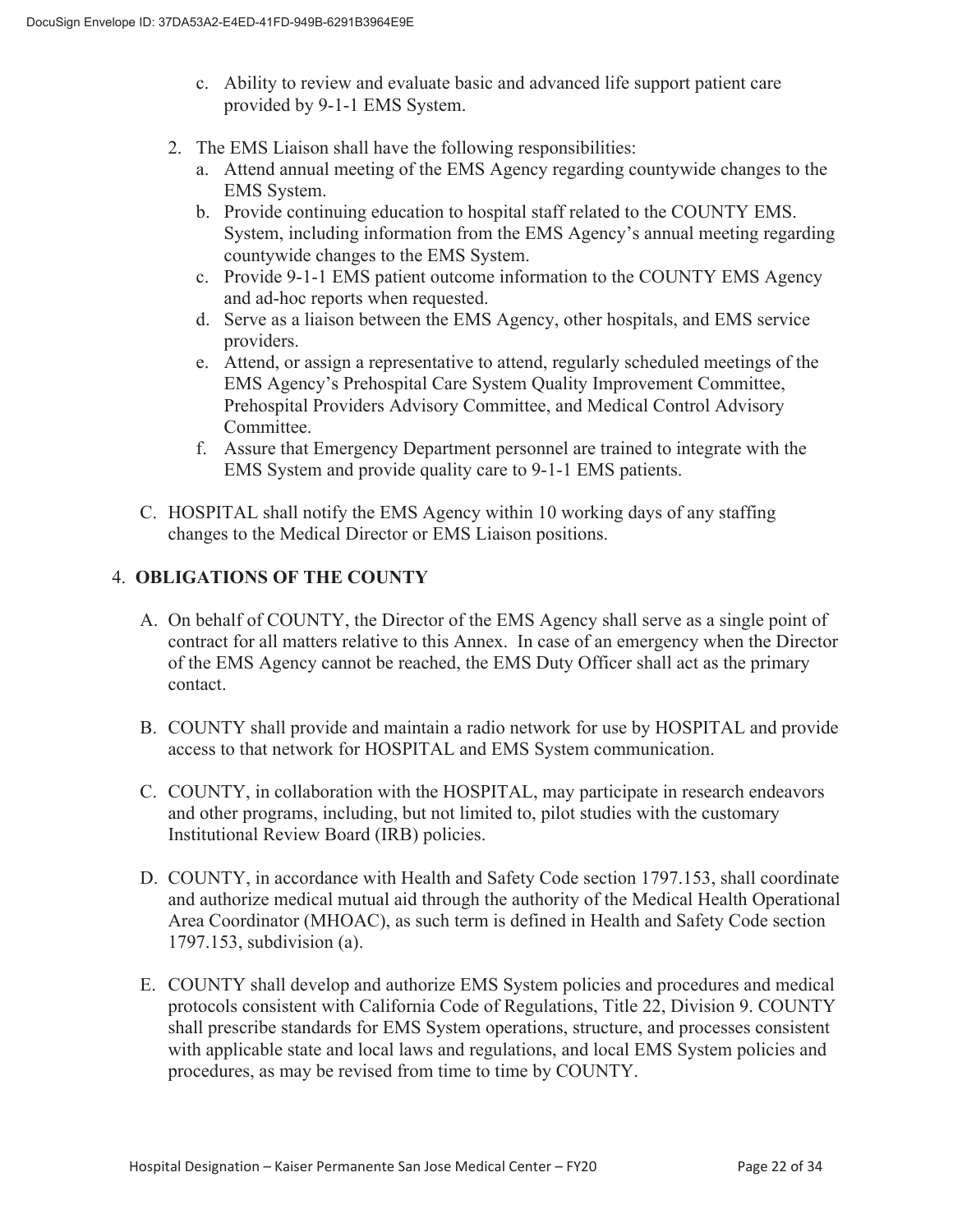F. COUNTY shall develop and implement a system-wide EMS Quality Improvement Plan (EQIP), consistent with California Code of Regulations, Title 22 Division 9, Chapter 12.

This Annex is entered into this 1st day of January, 2020 by the parties.

## **COUNTY OF SANTA CLARA HOSPITAL**

DocuSigned by:

Gene Clark

7/27/2020

Procurement Department

DocuSigned by: Irene Chanez 7/16/2020

 $-$ C685F692AC71492...  $\begin{array}{c} \begin{array}{c} \bullet \end{array}$ 

Gene Clark Date Date Irene Chavez Date Chief Procurement Officer Sr. Vice President & Area Manager

# **APPROVED AS TO FORM AND LEGALITY:**

DocuSigned by:

7/20/2020

 $-$ 9BAZE1608BBD485 Wesley Dodd Date Deputy County Counsel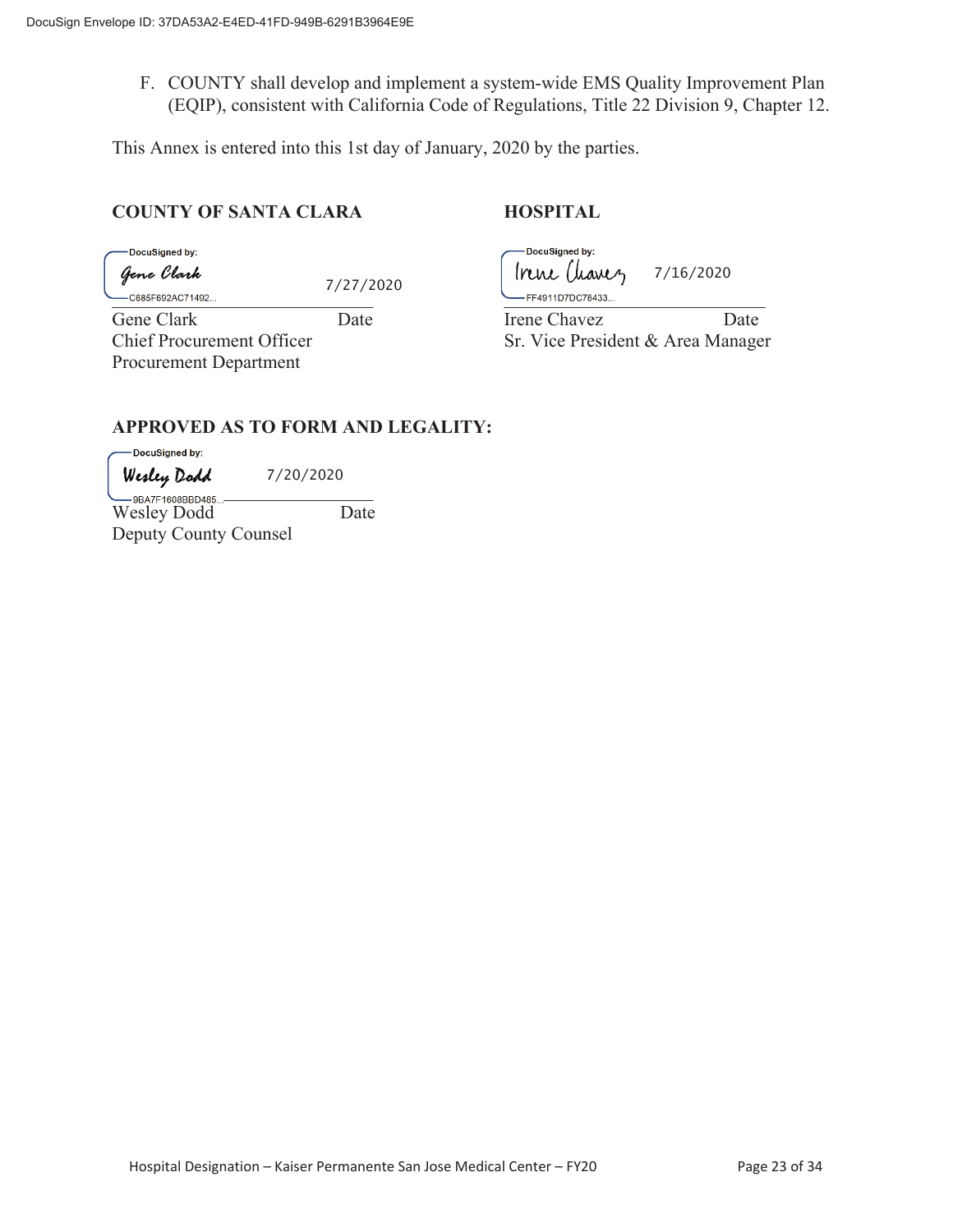# **ANNEX B**

# **DESIGNATION OF HOSPITAL AS A STROKE CENTER**

### 1. **DEFINITIONS**

For the purposes of this Annex:

- A. "Acute Stroke Ready Hospitals" or "Satellite Stroke Centers" means a hospital able to provide the minimum level of critical care services for stroke patients in the emergency department and are paired with one or more hospitals with higher-level stroke services.
- B. "Acute Stroke Victim" means a person evaluated by prehospital, physician, nursing or other clinical personnel according to the policies and procedures established by the EMS Agency, as may be amended from time to time, and been found to require Stroke Services.
- C. "Comprehensive Stroke Center" means a hospital with specific abilities to receive, diagnose and treat all stroke cases and provide the highest level of care for stroke patients. (1) meets Comprehensive Stroke Center Standards, (2) has been certified as a Comprehensive Stroke Center by the Joint Commission and (3) is designated by County as a Comprehensive Stroke Center.
- D. "Primary Stroke Center" means a hospital that treats acute stroke patients and identifies patients who may benefit from transfer to a higher level of care when clinically warranted. (1) meets Stroke Center Standards, (2) has been certified as a Primary Stroke Center by the Joint Commission and (3) is designated by COUNTY as a Primary Stroke Center.
- E. "Stroke Care" means emergency transport, triage, diagnostic evaluation, acute intervention and other acute care services for stroke patients that potentially require immediate medical or surgical intervention treatment, and may include education, primary prevention, acute intervention, acute subacute management, prevention of complications, secondary stroke prevention, and rehabilitative services.
- F. "Stroke Critical Care System" means a subspecialty care component of the EMS system developed by a local EMS agency. This critical care system links prehospital and hospital care to develop optimal treatment to the population of stroke patients.
- G. "Stroke Center Standards" means the standards applicable to stroke centers set forth in the EMS Agency's stroke system plan and EMS Agency policies and procedures, as may be amended from time to time.
- H. "Stroke Care System Quality Improvement Committee" means the multi-disciplinary peer-review committee which (1) is composed of representatives from Stroke Centers and other professionals designated by the EMS Agency, (2) audits the stroke care system, (3) makes recommendations for stroke care system improvements, and (3) functions in an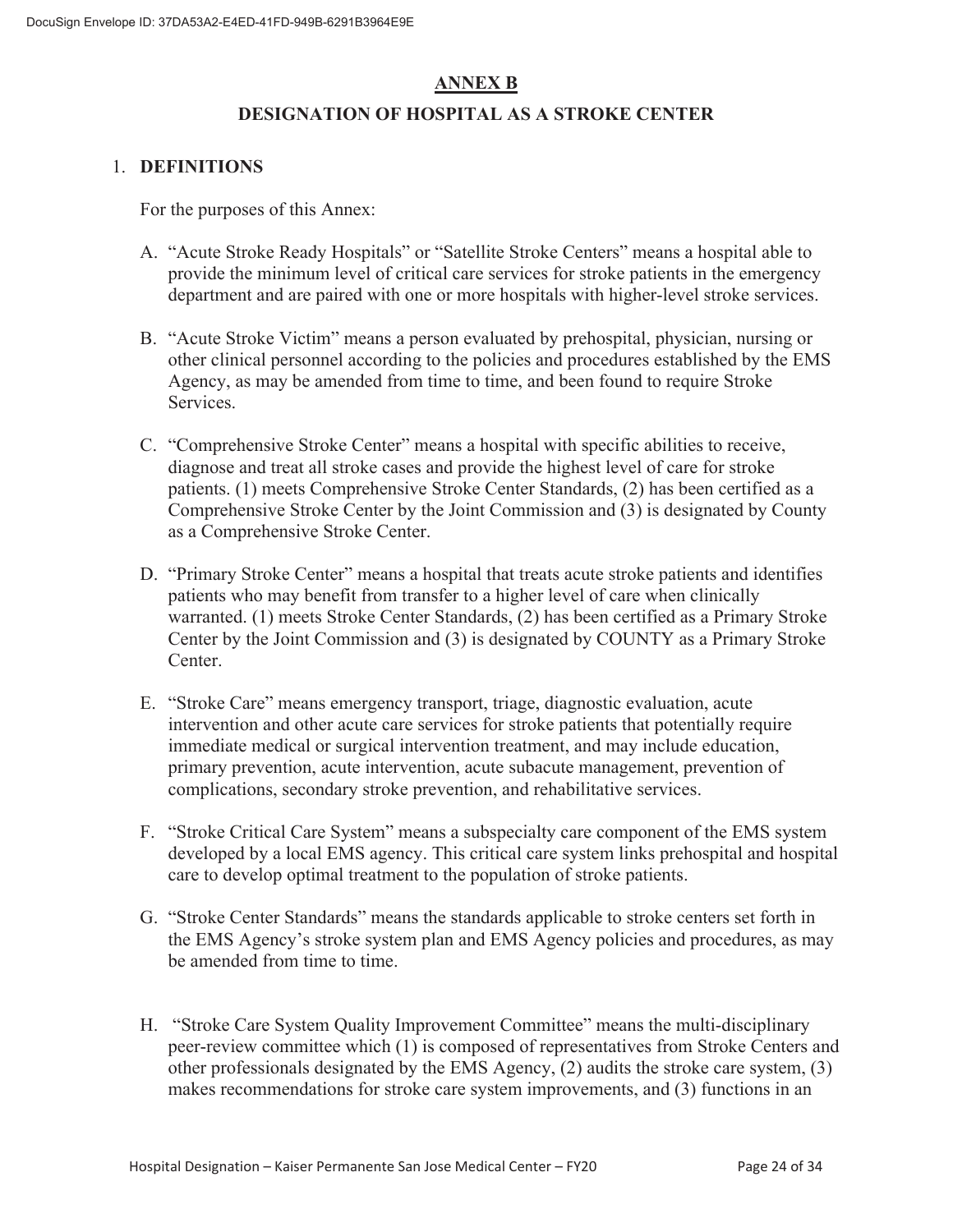advisory capacity on other stroke system issues. Committee members designated by the EMS Agency may include, but are not limited to, stroke medical directors, representatives from other local hospitals, radiologists, neurosurgeons, emergency medicine sub-specialists, stroke program managers, and representatives from ground and flight emergency services providers.

- I. "Stroke Services" means the customary and appropriate hospital and physician services provided by a Stroke Center to acute stroke patients, which, at a minimum, meet Stroke Center Standards.
- J. "Stroke Information System" means the computer information system maintained by each Stroke Center which captures the presentation, diagnostic, treatment and outcome data sets required by the Joint Commission and the Stroke Center Standards.
- K. "Telehealth" means the mode of delivering health care services and public health via information and communication technologies to facilitate the diagnosis, consultation, treatment, education, care management, and self-management of patient's health care while the patient is at the originating site and the health care provider is at a distant site.
- L. "Thrombectomy- Capable Stroke Center" means a primary stroke center with the ability to perform mechanical thrombectomy for the ischemic stroke patient when clinically warranted.

# 2. **DESIGNATION AS A STROKE CENTER**

Subject to the terms and conditions of this Annex and the Hospital Designation Agreement entered into by and between the parties, COUNTY hereby designates HOSPITAL as a Stroke Center, and HOSPITAL hereby accepts such designation.

# 3. **OBLIGATIONS OF HOSPITAL**

- B. HOSPITAL shall provide Stroke Services to any Acute Stroke Victim that comes to the emergency department of HOSPITAL, regardless of the Acute Stroke Victim's ability to pay physician fees and/or hospital costs. For the purpose of this Annex, the phrase "comes to the emergency department" shall have the same meaning as set forth in the Emergency Medical Treatment and Active Labor Act (42 U.S.C § 1395dd) and the regulations promulgated thereunder (EMTALA).
- C. HOSPITAL shall comply with Stroke Center Standards and the Joint Commission Primary Stroke Center Standards. HOSPITAL shall monitor compliance with Stroke Center Standards on a regular and ongoing basis. Documentation of such efforts shall be available to the EMS Agency upon request.
- D. HOSPITAL shall continuously maintain current certification as a Primary and/or Comprehensive Stroke Center by the Joint Commission. HOSPITAL shall provide the EMS Agency with a copy of the certificate issued by Joint Commission within thirty (30) days of receipt of the certificate; and shall provide the EMS Agency with evidence of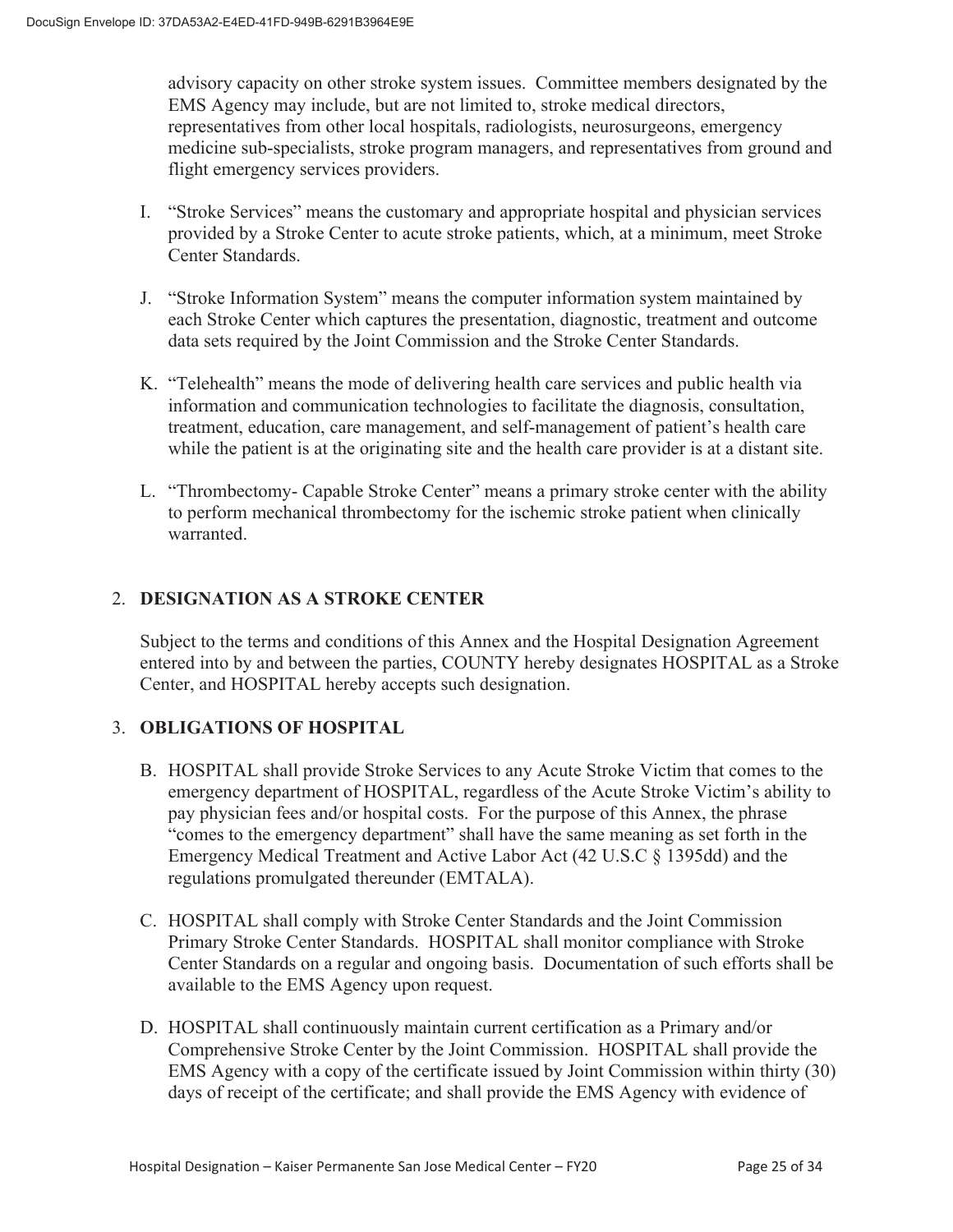continuing Joint Commission certification as a Primary and/or Comprehensive Stroke Center not less than thirty (30) days prior to the expiration of the current certificate.

- E. HOSPITAL shall notify the EMS Agency, in writing, within twenty-four (24) hours of any material failure to meet Stroke Center Standards and take corrective action within a reasonable period of time to correct the failure.
- F. HOSPITAL shall maintain a designated telephone number to facilitate rapid access to an on-site physician for consultation with community physicians and other providers regarding care and transfer of Acute Stroke Victims.
- G. Consistent with applicable law, HOSPITAL shall actively and cooperatively participate as a member of the Stroke Care System Quality Improvement Committee, and such other related committees that may, from time to time, be named and organized by the EMS Agency.
- H. HOSPITAL shall maintain a Stroke Information System and submit Stroke Information System data to EMS Agency from AHA GWTG or equivalent (i) no less than quarterly and (ii) anytime upon request by the EMS Agency. HOSPITAL shall, at a minimum, collect and maintain the data specified in the Stroke Receiving Center Standards unless additional data points are adopted by the Stroke Care System Quality Improvement Committee.

# 4. **OBLIGATIONS OF THE EMS AGENCY**

- A. The EMS Agency will provide, or cause to be provided to HOSPITAL and/or the Stroke Care System Quality Improvement Committee, prehospital system data related to stroke care.
- B. The EMS Agency, in collaboration with the Stroke Care System Quality Improvement Committee, will strive to optimize the overall effectiveness of the Stroke Care System and its individual components through the development of performance measures for each component and for the system function as a whole (both process and outcomes measures) and by employing continuous quality improvement strategies and collaboration with stakeholders.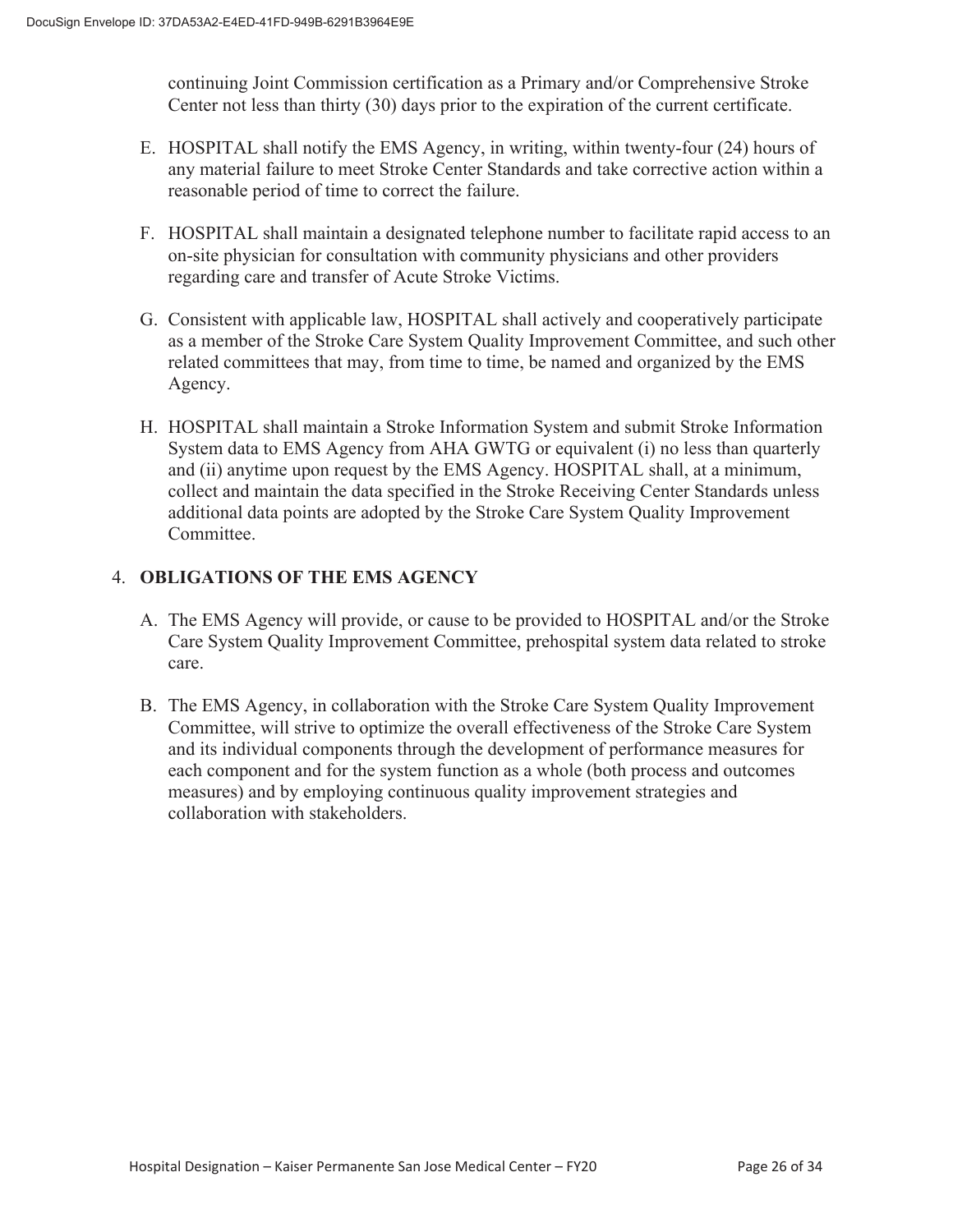This Annex is entered into this 1st day of January, 2020 by the parties.

# **COUNTY OF SANTA CLARA HOSPITAL**

DocuSigned by: Gene Clark

7/27/2020

\_<br>-C685F692AC71492... Gene Clark Date<br>Chief Procurement Officer Procurement Department

| DocuSigned by:<br>Irene Chanez    | 7/16/2020 |  |
|-----------------------------------|-----------|--|
| FF4911D7DC78433                   |           |  |
| Irene Chavez                      | Date      |  |
| Sr. Vice President & Area Manager |           |  |

#### **APPROVED AS TO FORM AND LEGALITY:**

-DocuSigned by:

7/20/2020

 $ORAZE4600DD1495$ Wesley Dodd Date Deputy County Counsel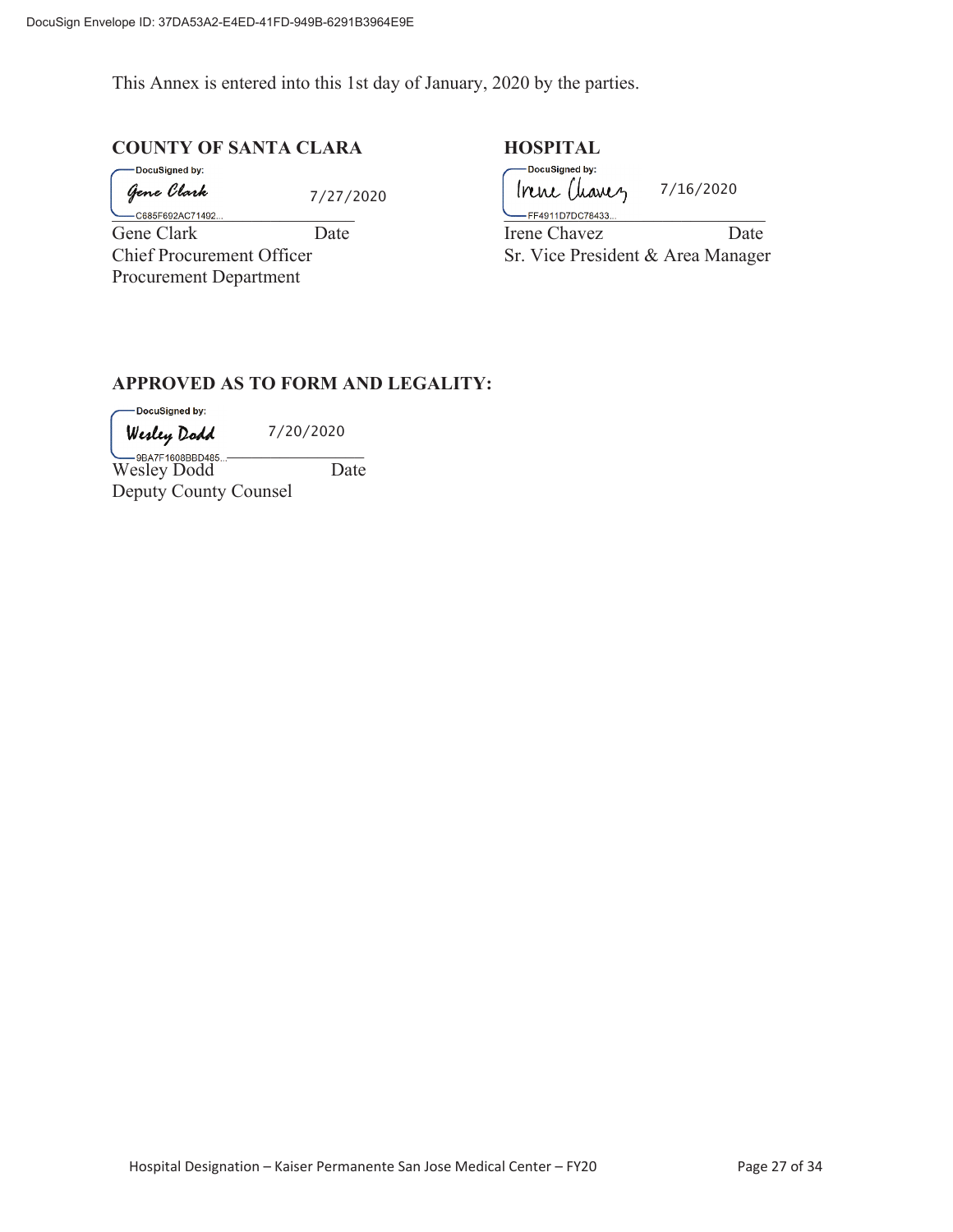# **ANNEX C**

# **DESIGNATION OF HOSPITAL AS AN ST ELEVATION MYOCARDIAL INFARCTION RECEIVING CENTER**

# **1. DEFINITIONS**

For the purposes of this Annex:

- A. "Cardiac Audit Committee" means the multi-disciplinary peer-review committee, composed of representatives from the STEMI Receiving Centers and other professionals designated by the EMS Agency, which audits the STEMI Care System makes recommendations for system improvements, and functions in an advisory capacity on other STEMI Care System issues. Committee members designated by the EMS Agency may include, but are not limited to, STEMI Receiving Center medical directors and program managers, representatives from other local hospitals, interventional and non-interventional cardiologists, emergency medicine sub-specialists, and representatives from ground and flight emergency services providers.
- B. "Immediately Available" means:
	- a) Unencumbered by conflict duties or responsibilities;
	- b) Responding without delay upon receiving notification; and
	- c) Being physically available to the specified area of the hospital when the patient is delivered in accordance with local EMS agency policies and procedures.
- C. "Percutaneous Coronary Intervention" or "PCI" means a procedure used to open or widen a narrowed or blocked coronary artery to restore blood flow supplying the heart, usually done on an emergency basis for a STEMI patient.
- D. "ST- Elevation Myocardial Infarction" or "STEMI" means a clinical syndrome defined by symptoms of myocardial infarction in association with ST-segment elevation on Electrocardiogram (ECG).
- E. "STEMI Care System" means an integrated prehospital and hospital program that is intended to direct patients with field identified ST Segment Elevation Myocardial Infarction directly to hospitals with specialized capabilities to promptly treat these patients.
- F. "STEMI Critical Care System" means a critical care component of the EMS system developed by a local EMS agency that links prehospital and hospital care to deliver treatment to STEMI patients.
- G. "STEMI Patient" means a patient with symptoms of myocardial infarction in association with ST-Segment Elevation in an ECG.
- H. "STEMI Program" means and organizational component of the hospital specializing in the care of STEMI patients.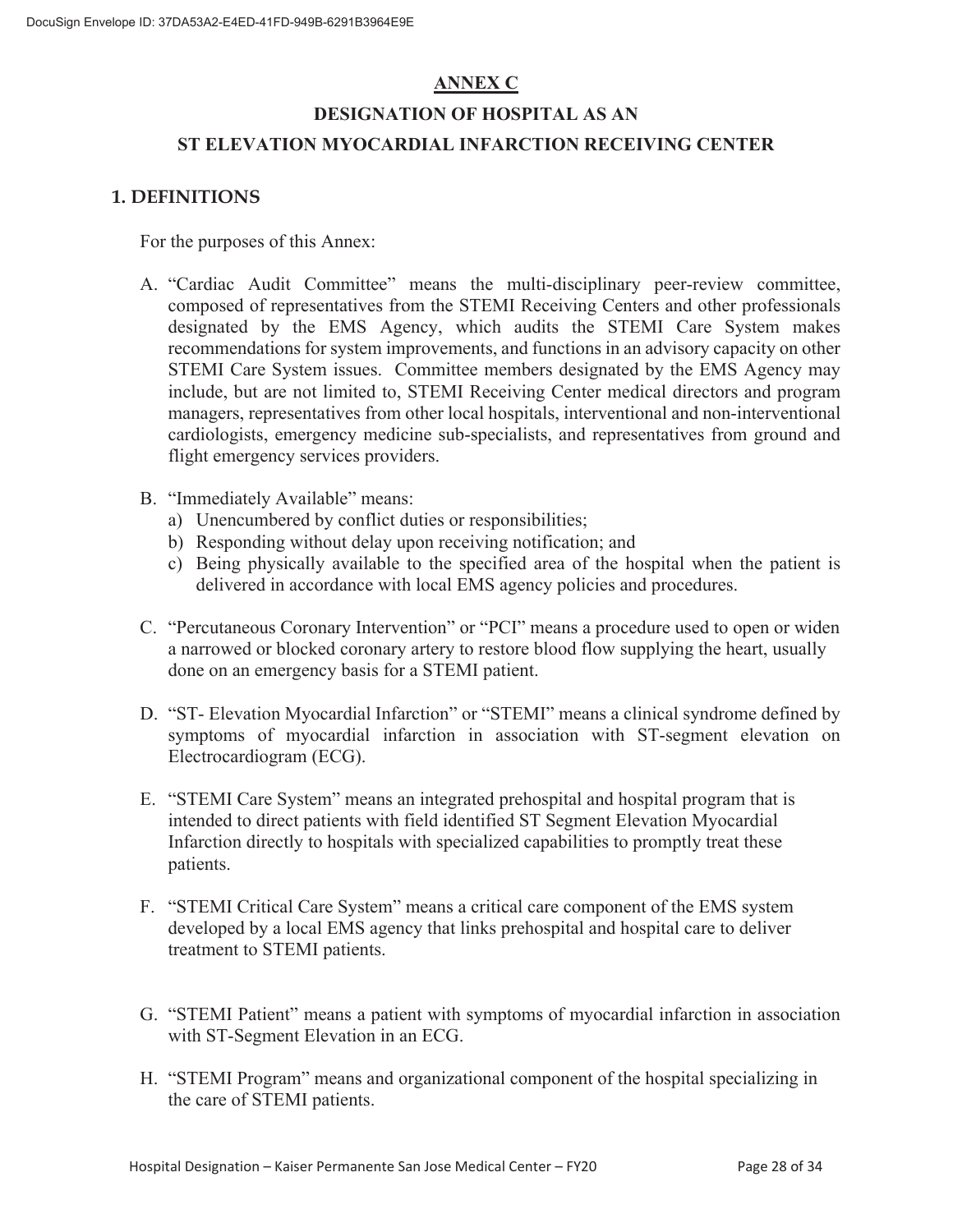- I. "STEMI Receiving Center" or "SRC" means a licensed general acute care facility meeting STEMI Receiving Center Standards, which has been designated as a STEMI Receiving Center by COUNTY.
- J. "STEMI Information System" means the computer information system maintained by each STEMI Receiving Center which captures the presentation, diagnostic, treatment and outcome data sets required by COUNTY and the STEMI Receiving Center Standards.
- K. "STEMI Receiving Center Standards" means the standards applicable to STEMI Receiving Centers set forth in Attachment 1 of this Annex, the EMS Agency's Comprehensive Cardiac Care System plan, and EMS Agency policies and procedures, as may be amended from time to time. A copy of the plan and the EMS Agency policies and procedures will be provided to the SRC's.

## 2. **DESIGNATION AS A STEMI RECEIVING CENTER**

Subject to the terms and conditions of this Annex and the Hospital Designation Agreement entered into by and between the parties, COUNTY hereby designates HOSPITAL as a STEMI Receiving Center, and HOSPITAL hereby accepts such designation.

## 3. **OBLIGATIONS OF HOSPITAL**

- A. HOSPITAL shall provide STEMI Receiving Center Services to any STEMI Patient that comes to the emergency department of HOSPITAL, regardless of the STEMI Patient's ability to pay physician fees and/or hospital costs. For the purpose of this Annex, the phrase "comes to the emergency department" shall have the same meaning as set forth in the Emergency Medical Treatment and Active Labor Act (42 U.S.C § 1395dd) and the regulations promulgated thereunder (EMTALA).
- B. HOSPITAL shall comply with STEMI Receiving Center Standards described in Attachment 1, which is attached and incorporated into this Annex. HOSPITAL shall monitor compliance with STEMI Receiving Center Standards on a regular and ongoing basis. Documentation of such efforts shall be made available to the EMS Agency upon request.
- C. HOSPITAL shall notify the EMS Agency, in writing, within twenty-four (24) hours of any material failure to meet STEMI Receiving Center Standards and take corrective action within a reasonable period of time to correct the failure.
- D. HOSPITAL shall maintain a designated telephone number to facilitate rapid access to an on-site physician for consultation with community physicians and other providers regarding care and transfer of STEMI Patients.
- E. Consistent with applicable law, HOSPITAL shall actively and cooperatively participate as a member of the Cardiac Audit Committee, and such other related committees that may, from time to time, be named and organized by the EMS Agency.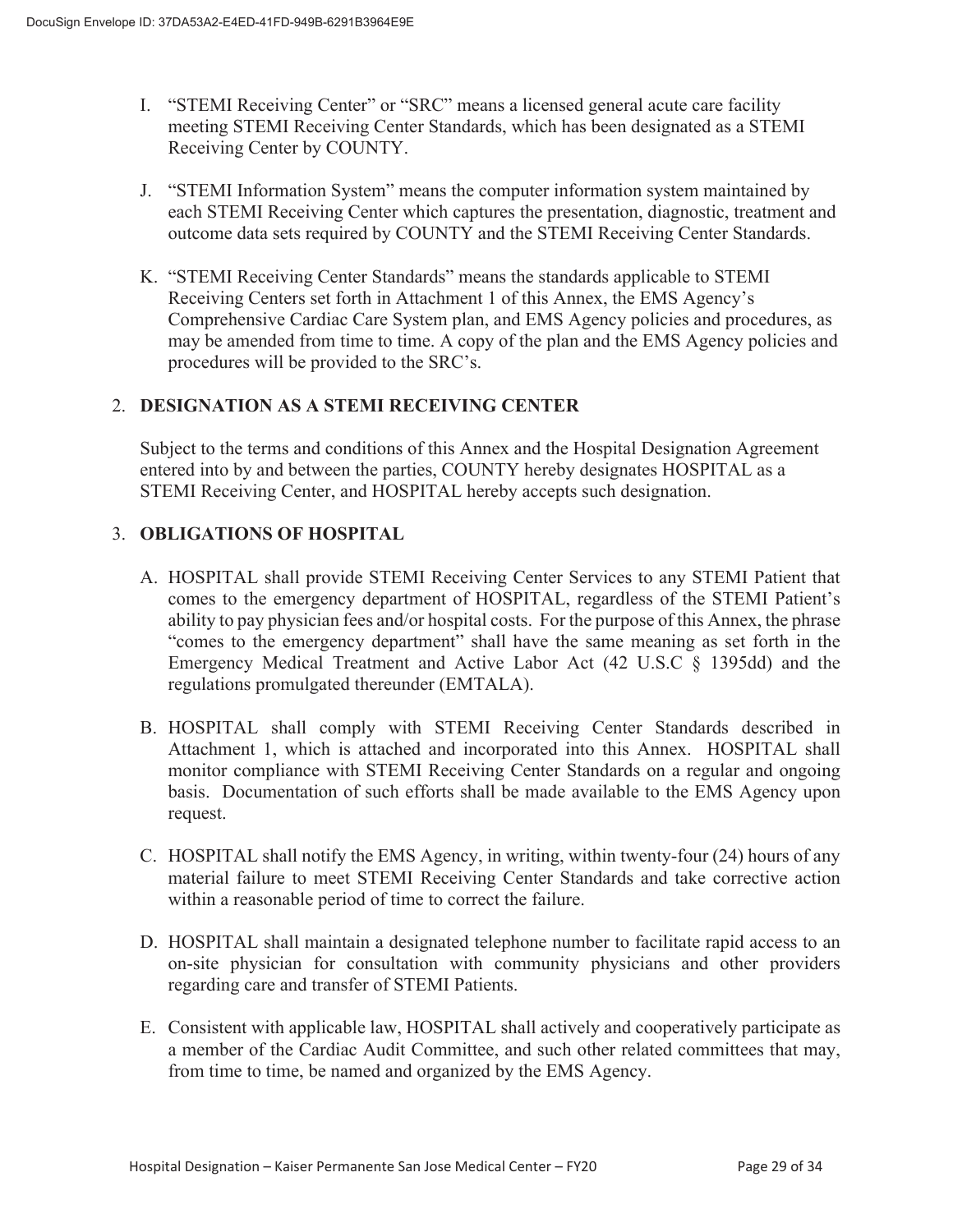F. HOSPITAL shall maintain a STEMI Information System and submit STEMI Information System data to EMS Agency from AHA ACTION Registry or equivalent (i) no less than quarterly and (ii) anytime upon request by the EMS Agency. HOSPITAL shall, at a minimum, collect and maintain the data specified in the STEMI Receiving Center Standards unless additional data points are adopted by the Cardiac Audit Committee.

#### 4. **OBLIGATIONS OF THE EMS AGENCY**

- A. The EMS Agency will provide, or cause to be provided to HOSPITAL and/or the Cardiac Audit Committee, prehospital system data related to STEMI care.
- B. The EMS Agency will strive to optimize the overall effectiveness of the Comprehensive Cardiac Care System and its individual components through the development of performance measures for each component and for the system function as a whole (both process and outcomes measures) and by employing continuous quality improvement strategies and collaboration with stakeholders.

This Annex is entered into this 1st day of January, 2020 by the parties.

# **COUNTY OF SANTA CLARA HOSPITAL**

| -DocuSigned by:<br>Gene Clark    | 7/27/2020 | -DocuSigned by:<br>$lnn$ $(luawy$ $7/16/2020$ |      |
|----------------------------------|-----------|-----------------------------------------------|------|
| C685F692AC71492                  |           | FF4911D7DC78433                               |      |
| Gene Clark                       | Date      | Irene Chavez                                  | Date |
| <b>Chief Procurement Officer</b> |           | Sr. Vice President & Area Manager             |      |
| <b>Procurement Department</b>    |           |                                               |      |

# **APPROVED AS TO FORM AND LEGALITY:**

| DocuSigned by:     |           |
|--------------------|-----------|
| Werley Dodd        | 7/20/2020 |
| $-9BAYF1608BBD485$ |           |

Wesley Dodd Date Deputy County Counsel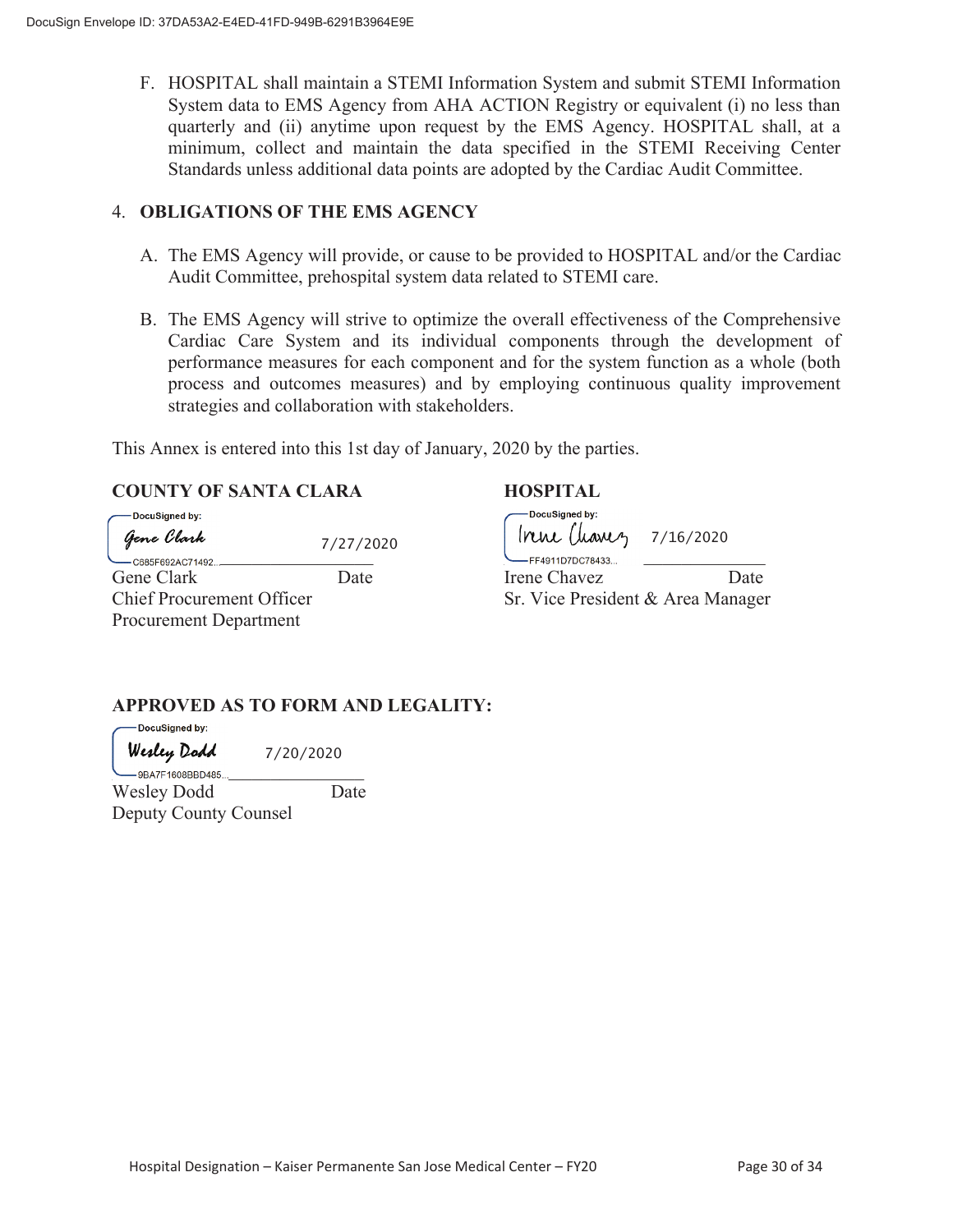# Attachment 1 to Annex C STEMI RECEIVING CENTER STANDARDS

# **INTRODUCTION**

These standards were developed to ensure that patients transported by the 9-1-1 system in Santa Clara County who exhibit an ST Elevation Myocardial Infarction (STEMI) pattern on a Prehospital obtained 12-Lead electrocardiogram (EKG) are transported to a hospital appropriate to their needs. With the initiation of 12-Lead EKG by paramedics and rapid transport to a STEMI Receiving Center (SRC), patients with STEMI's will receive an earlier definitive diagnosis and treatment resulting in improved outcomes.

## **ACKNOWLEDGEMENTS**

The input of all the members of the Comprehensive Cardiac Care Task Force in Santa Clara County was essential for the development of these standards. The Task force consisted of cardiologists representing all of the hospitals in Santa Clara County, Nurse Management representation for all of the Emergency Departments, representation from the cardiac catheterization labs, representatives from the EMS Agency, representatives from the American Heart Association as well as representation from the Hospital Council of Northern and Central California.

## **DEFINITIONS**

"STEMI" means a type of myocardial infarction, acute in nature, that generates an ST segment elevation on the 12-lead EKG.

"STEMI Receiving Center" or "SRC" means a licensed general acute care hospital with (1) a special permit for a cardiac catheterization laboratory and cardiovascular surgery from the California State Department of Health Services, (2) designation as an SRC by the County of Santa Clara, and (3) certification by the Joint Commission.

"Percutaneous Coronary Intervention" and "PCI" mean a broad group of techniques used for the diagnosis and treatment of patients with STEMI.

"TIMI Grade III Flow" means the Thrombolytics In Myocardial Ischemia (TIMI) Scale which defines flow rate through an opened artery-grade III is unimpeded flow.

# **GENERAL SRC REQUIREMENTS**

- A. Hospital Licenses
	- 1. Currently recognized as a Santa Clara County Receiving Facility
	- 2. Special permit for a Cardiac Catheterization Laboratory from the California State Department of Health Services (DHS)
	- 3. Holds a special permit issued by DHS for Cardiovascular Surgery Service or has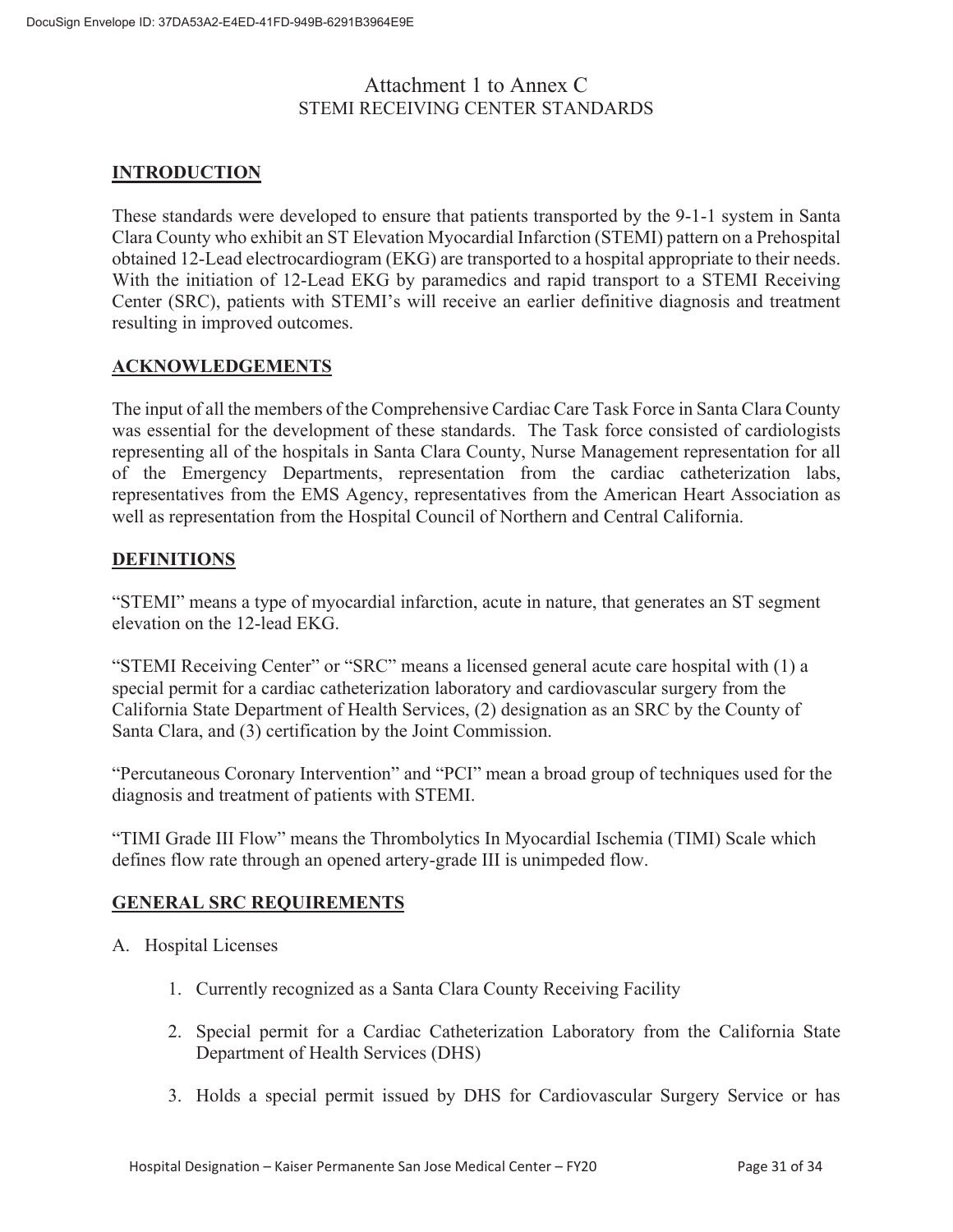established current transfer agreements with a hospital or hospitals holding such a special permit.

- B. Hospital Capabilities
	- 1. An Intra Aortic Balloon Pump shall be available on site 24 hours per day/7 days per week with a person capable of operating this equipment.
	- 2. Cardiac Catheterization Laboratory operable 24 hours/day, 7 days/ week.

#### C. Personnel

1. SRC Medical Director

The SRC shall designate a medical director for the STEMI program who shall be a physician certified by the American Board of Internal Medicine (ABIM) with current ABIM sub-specialty certification in Cardiovascular Disease and Interventional Cardiology, who will ensure compliance with these SRC standards and perform ongoing Quality Improvement (QI) as part of the hospital and system QI Program.

The SRC Medical Director must be a credentialed member of the medical staff with PCI privileges.

2. SRC Program Manager

The SRC shall designate a program manager for the STEMI program who shall be a registered nurse with experience in Emergency Medicine or Cardiovascular Care, who shall assist the SRC Medical Director to ensure compliance with these SRC standards and the QI program.

3. Cardiovascular Lab Coordinator

The SRC shall have a Cardiovascular Lab Coordinator who shall assist the SRC Medical Director and the SRC Program Manager to ensure compliance with these SRC Standards and the QI Program.

4. Physician Consultants

The SRC shall maintain a daily roster of the following on-call physicians who must be promptly available when a STEMI patient presents to the hospital:

a. Interventional Cardiologists-with privileges for PCI and credentialed by the hospital in accordance with the American College of Cardiology/American Heart Association national standards.

The SRC will submit a list of Cardiologists with Active PCI privileges to the EMS Agency annually.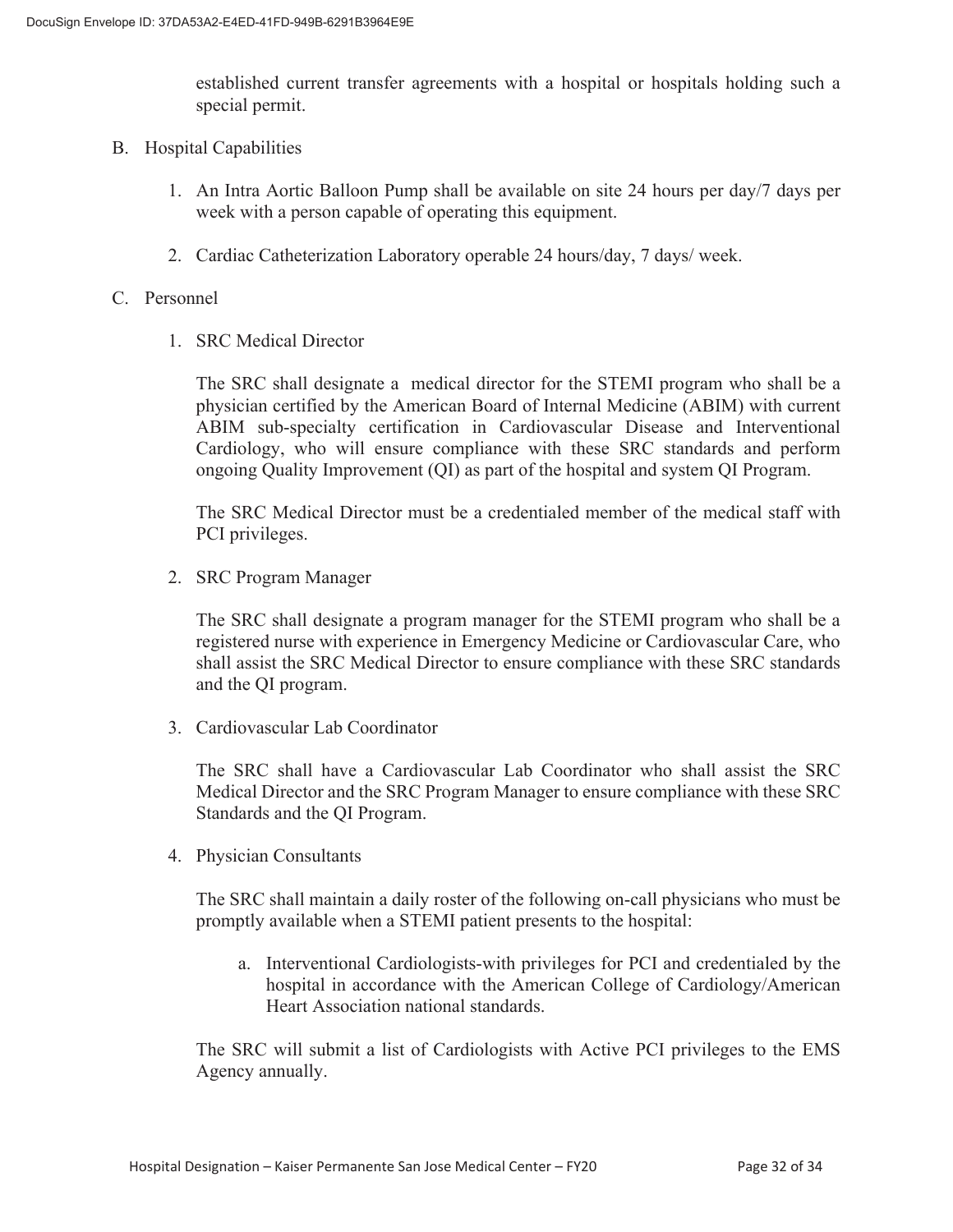- D. Clinical Performance Standards
	- 1. Cardiac Catheterization Laboratory Standards

The SRC Cardiac Catheterization Lab shall demonstrate evidence of performance of at least 200 PCI procedures annually.

2. Interventional Cardiologist Standards

 Each interventional cardiologist shall perform a minimum average of 75 or more PCI procedures per year.

 It is desirable but not required that each interventional cardiologist shall have an average of 11 STEMI cases per year.

 There shall be a mentorship program available for those individual practitioners who do not meet the performance standard of 75 cases per year.

E. Clinical Process Performance Standard

Each SRC shall demonstrate Door to Balloon inflation time of 90 minutes or less in 75% of their cases.

The overall goal of the STEMI Care System in Santa Clara County is to achieve first medical contact (Performance of the prehospital 12 Lead EKG) to balloon inflation of <90 minutes in 75% of all cases.

F. Policies

Internal policies shall be developed for the following:

- 1. Criteria for patients to receive emergent angiography or emergent fibrinolysis based on physician decisions for individual patients.
- 2. Goals to Primary PCI (medical contact to balloon inflation time)
- G. Data Collection
	- 1. Consistent with applicable law, each SRC shall maintain a STEMI Information System and submit STEMI Information System data to EMS Agency on a regular basis, as requested by the EMS Agency. The SRC shall collect and submit data points that have been adopted by the Cardiac Care System Quality Improvement Committee.
- H. Quality Improvement- Prehospital patients
	- 1. An SRC QI program shall be established to review and collect outcome data to be reported to the County EMS Agency each month for 9-1-1 transported STEMI patients